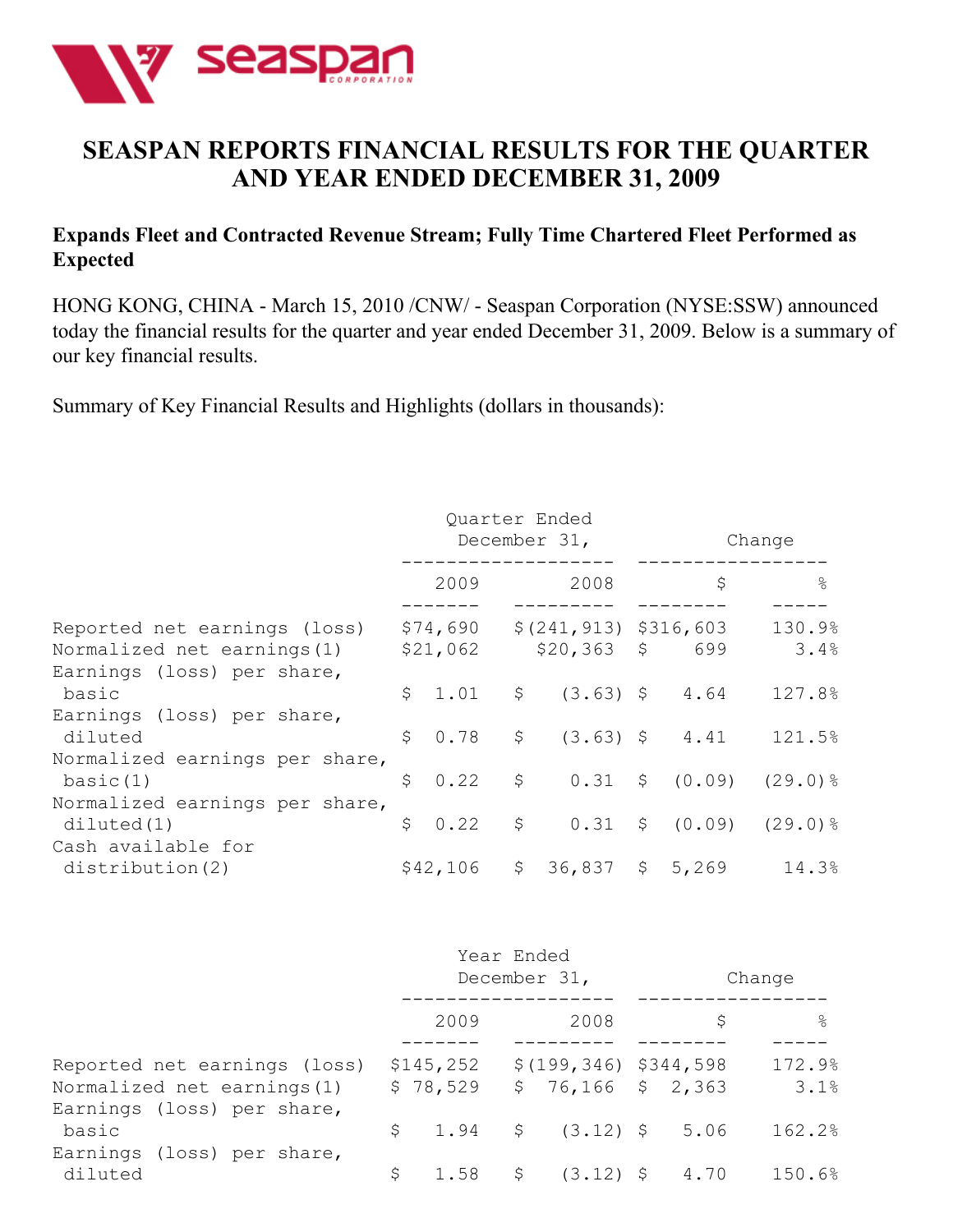| Normalized earnings per share, |  |                                      |  |  |                                                                                        |
|--------------------------------|--|--------------------------------------|--|--|----------------------------------------------------------------------------------------|
| basic(1)                       |  |                                      |  |  | $\begin{array}{ccccccccc} \xi & 0.95 & \xi & 1.19 & \xi & (0.24) & (20.2) \end{array}$ |
| Normalized earnings per share, |  |                                      |  |  |                                                                                        |
| diluted(1)                     |  |                                      |  |  | $$0.85$ $$1.19$ $$0.34)$ $(28.6)\%$                                                    |
| Cash available for             |  |                                      |  |  |                                                                                        |
| distribution(2)                |  | $$154, 542 \t$ 136, 153 \t$ 18, 389$ |  |  | 13.5%                                                                                  |

- Achieved utilization of 99.7% for the quarter and year;

- Accepted delivery of seven newbuild vessels in 2009 and three vessels to date in 2010 to increase the operating fleet to 45 vessels. With the delivery of an additional 23 vessels, Seaspan is expected to grow its contracted revenue stream to approximately \$7 billion;

- Strengthened our capital structure and financial flexibility through completion of the \$200 million aggregate issuance of the Company's Series A Preferred Stock;

- Reduced our equity capital needs by up to 80% to \$180 to \$240 million from \$900 million at the beginning of 2009. Deferred some of our equity needs by a year to second quarter 2012 from second quarter 2011;

- Paid a third quarter dividend of \$0.10 per share on November 19, 2009;

- Paid a fourth quarter dividend of \$0.10 per share on February 12, 2010, increasing cumulative dividends to \$6.49 per share;

Gerry Wang, Chief Executive Officer of Seaspan, stated, "2009 was a year in which Seaspan continued its successful operations despite unprecedented conditions in the container shipping industry, credit markets and economy in general. With a focus on high-quality counterparties, our fully time chartered fleet continued to perform as expected. During the year, we also achieved progress in the execution of our growth strategy, expanding both our fleet and contracted revenue stream. We now have an operating fleet of 45 modern containerships with an average age of five years, which are all secured on long-term charters with an average duration of approximately seven years. We look forward to taking delivery of the remaining 23 newbuilds over the next 26 months, positioning the Company to substantially grow its annual revenue and cash flow. For each of the remaining 23 newbuilds, we entered into fixed rate charter parties in 2007 with an average duration of 11 years."

Mr. Wang concluded, "We have continued to take proactive steps to strengthen our capital structure and financial flexibility. Based upon cash retained from operations, combined with our committed debt and equity financing, we believe we are well positioned to meet our capital needs to finance our contracted fleet growth."

Vessel Delivery Deferral: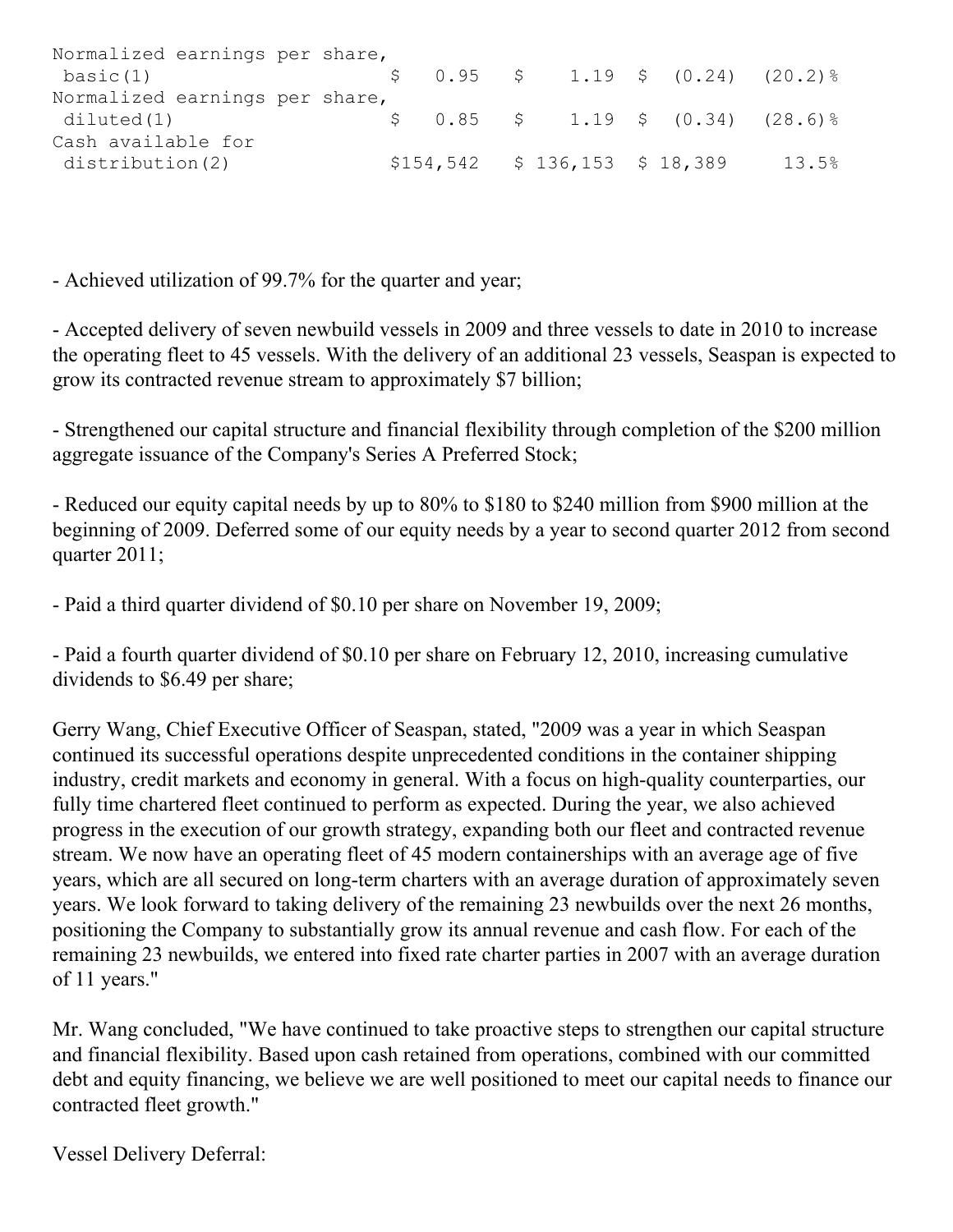During 2009, the Company exercised options to defer the delivery date for 11 of the vessels that it had contracted to purchase. The deferrals are for periods ranging from two to 15 months from the dates agreed to under the original shipbuilding contracts. The shipbuilding contracts and time charters have been amended to provide for the new delivery dates.

The Company also deferred the delivery date for five additional vessels that the Company has contracted to purchase. The deferrals are for a period of approximately nine months from the dates that were agreed to under the original shipbuilding contracts. The shipbuilding contracts and time charters have been amended to provide for the new delivery dates.

# CSCL Hamburg Update:

On December 31, 2009, the CSCL Hamburg went aground in the Gulf of Aqaba en route to Singapore. There were no personnel or pollution issues as a result of the incident. Any repair costs are expected to be covered by insurance, net of the insurance deductible. The vessel is expected to be off-hire for approximately 100 days. Although the vessel was not expected to undergo its next scheduled 5-year survey until 2013, the Company chose to combine the repairs with an earlier drydocking to achieve savings and defer the next scheduled dry-dock to 2015.

Equity Capital Requirements:

As of December 31, 2009, the estimated remaining installments of the 26 vessels that we have contracted to purchase but have not yet been delivered amounted to approximately \$1.7 billion. Seaspan has secured long term credit facilities to fund the newbuild vessels and does not have any credit facilities maturing until 2015. To fund the remaining portion of the price of the vessels the Company has contracted to purchase, we need to raise in the range of approximately \$180 million to \$240 million in common or other equity and or other forms of capital beginning no later than approximately the fourth quarter of 2010 or first quarter of 2011 and ending in approximately second quarter 2012. The current state of the global financial markets and current economic conditions may adversely impact our ability to issue additional equity at prices which will not be dilutive to our existing shareholders or preclude us from issuing equity at all. We are actively pursuing alternatives which will allow us to defer or eliminate some or all of our current equity needs.

Our credit facilities do not contain traditional vessel market value covenants that require us to repay our facilities solely because the market value of our vessels declined below a certain level. Our \$1.3 billion credit facility agreement contains a loan to market value ratio requirement that must be met before we can borrow funds under that facility. Based on a valuation obtained in December of 2009, we are currently unable to borrow the remaining \$267 million under our \$1.3 billion credit facility; however, we do not require this amount to fund the remaining installments for our newbuild fleet.

Results for the Quarter and Year Ended December 31, 2009:

The following tables summarize vessel utilization and the impact of off-hire incurred on our revenues for the quarter and year ended December 31, 2009: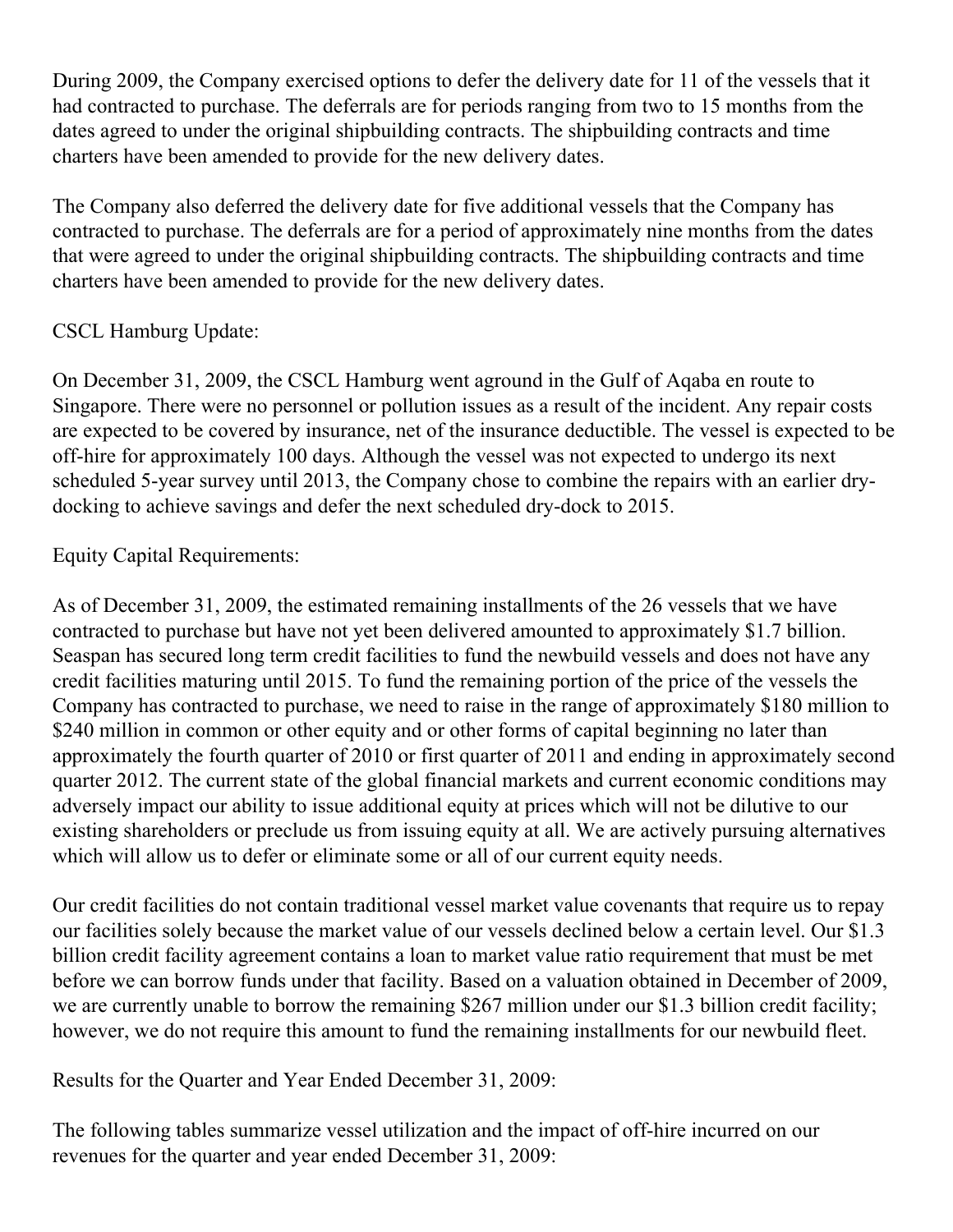|                                                                                                | Fourth Quarter Third Quarter |           |           | Second Quarter                      |       |
|------------------------------------------------------------------------------------------------|------------------------------|-----------|-----------|-------------------------------------|-------|
|                                                                                                |                              | 2009 2008 | 2009 2008 | 2009 2008                           |       |
| Vessel Utilization:<br>Ownership Days<br>Less Off-hire Days:                                   |                              |           |           | 3,814 3,107 3,632 2,844 3,445 2,687 |       |
| Scheduled 5-Year Survey $(11)$ - $(14)$ - - -<br>Unscheduled off-hire $(2)$ $(2)$ $(6)$ $(22)$ |                              |           |           | $(4)$ $(21)$                        | (10)  |
| Operating Days                                                                                 |                              |           |           | 3,801 3,105 3,612 2,822 3,441       | 2,656 |
| Vessel Utilization                                                                             |                              |           |           | 99.7% 99.9% 99.4% 99.2% 99.9% 98.8% |       |

|                                       | First Quarter |                                         | Year to Date  |               |
|---------------------------------------|---------------|-----------------------------------------|---------------|---------------|
|                                       | 2009 2008     |                                         |               | 2009 2008     |
| Vessel Utilization:                   |               |                                         |               |               |
| Ownership Days<br>Less Off-hire Days: |               | 3,150 2,639                             | 14,041 11,277 |               |
| Scheduled 5-Year Survey               |               |                                         |               | $(25)$ $(10)$ |
| Unscheduled off-hire                  |               | $(1)$ $(27)$                            | (13)          | (72)          |
|                                       |               |                                         |               |               |
| Operating Days                        |               | 3,149 2,612                             | 14,003 11,195 |               |
|                                       |               |                                         |               |               |
|                                       |               |                                         |               |               |
| Vessel Utilization                    |               | $99.9$ <sup>8</sup> $99.0$ <sup>8</sup> |               | $99.7%$ 99.3% |
|                                       |               |                                         |               |               |

Fourth Quarter Third Quarter Second Quarter ----------------- ----------------- -----------------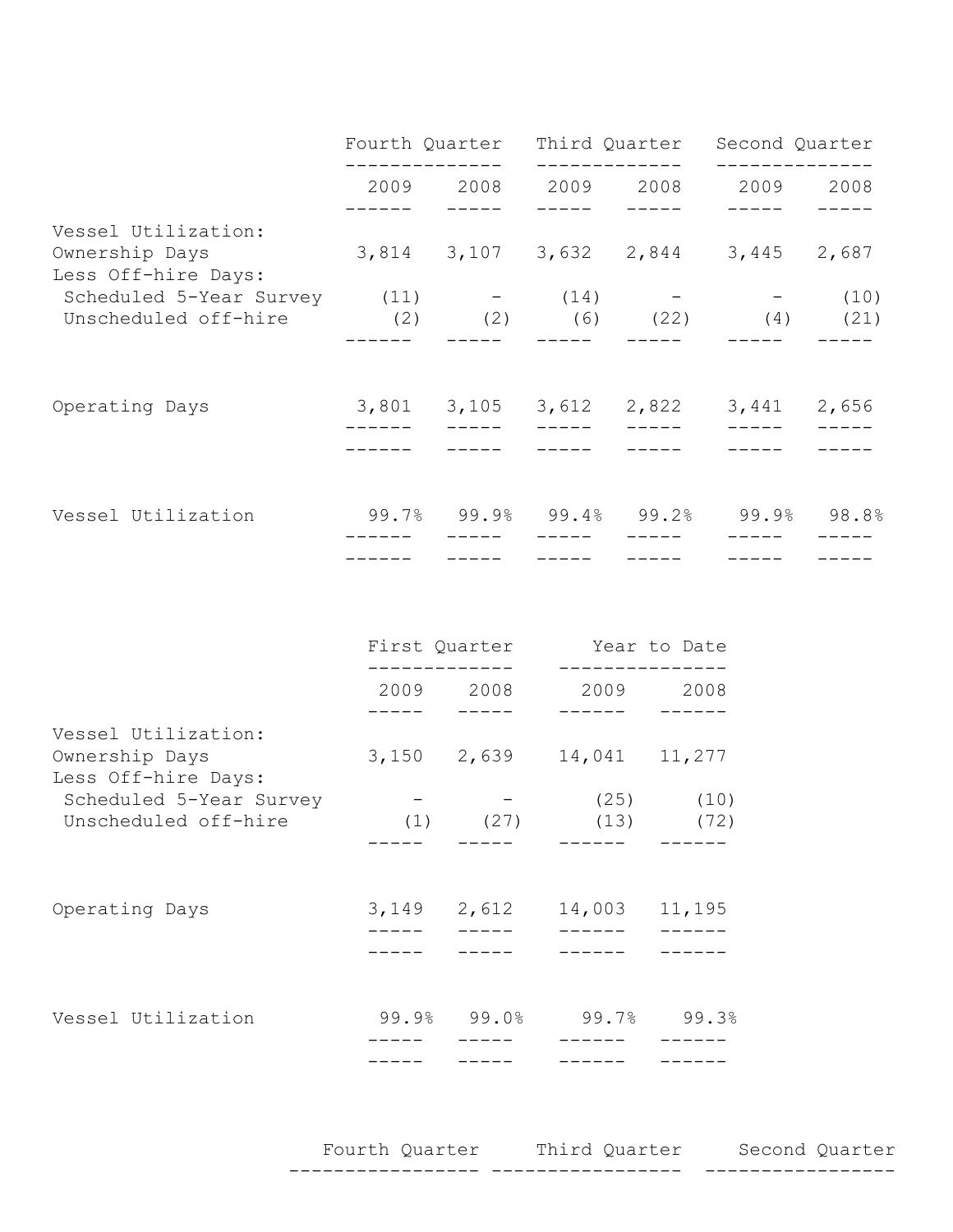|                      | 2009     | 2008 | 2009              | 2008     | 2009     | 2008     |
|----------------------|----------|------|-------------------|----------|----------|----------|
|                      |          |      |                   |          |          |          |
| Revenue - Impact of  |          |      |                   |          |          |          |
| Off-Hire (in '000s): |          |      |                   |          |          |          |
| 100% Utilization     | \$78,929 |      | \$62,691 \$74,581 | \$58,101 | \$69,904 | \$55,507 |
| Less Off-hire:       |          |      |                   |          |          |          |
| Scheduled 5-Year     |          |      |                   |          |          |          |
| Survey               | (315)    |      | (427)             |          |          | (186)    |
| Unscheduled          |          |      |                   |          |          |          |
| $off$ -hire $(3)$    | (35)     | (37) | (97)              | (497)    | (73)     | (389)    |
|                      |          |      |                   |          |          |          |
| Actual Revenue       |          |      |                   |          |          |          |
| Earned               | \$78,579 |      | \$62,654 \$74,057 | \$57,604 | \$69,831 | \$54,932 |
|                      |          |      |                   |          |          |          |
|                      |          |      |                   |          |          |          |

|                                                                 |                             | First Quarter | Year to Date       |           |  |
|-----------------------------------------------------------------|-----------------------------|---------------|--------------------|-----------|--|
|                                                                 | 2009                        | 2008          | 2009               | 2008      |  |
| Revenue - Impact of<br>Off-Hire (in '000s):<br>100% Utilization | \$63,147 \$54,703 \$286,561 |               |                    | \$231,002 |  |
| Less Off-hire:<br>Scheduled 5-Year                              |                             |               |                    |           |  |
| Survey<br>Unscheduled                                           |                             |               | (742)              | (186)     |  |
| $off$ -hire $(3)$                                               | (20)                        |               | $(488)$ (225)      | (1, 411)  |  |
| Actual Revenue                                                  |                             |               |                    |           |  |
| Earned                                                          | \$63,127                    |               | \$54,215 \$285,594 | \$229,405 |  |
|                                                                 |                             |               |                    |           |  |

In 2008, we accepted delivery of six vessels. We began 2009 with 35 vessels in operation and accepted delivery of seven vessels for a total of 42 vessels in operation as at December 31, 2009. We also completed the dry-docking for the CSCL Oceania and CSCL Africa resulting in 25 days of scheduled off-hire. Operating days are the primary driver of revenue while ownership days are the driver for ship operating costs.

> Quarter Ended Year Ended December 31, Increase December 31, Increase --------------- ---------- -------------- -----------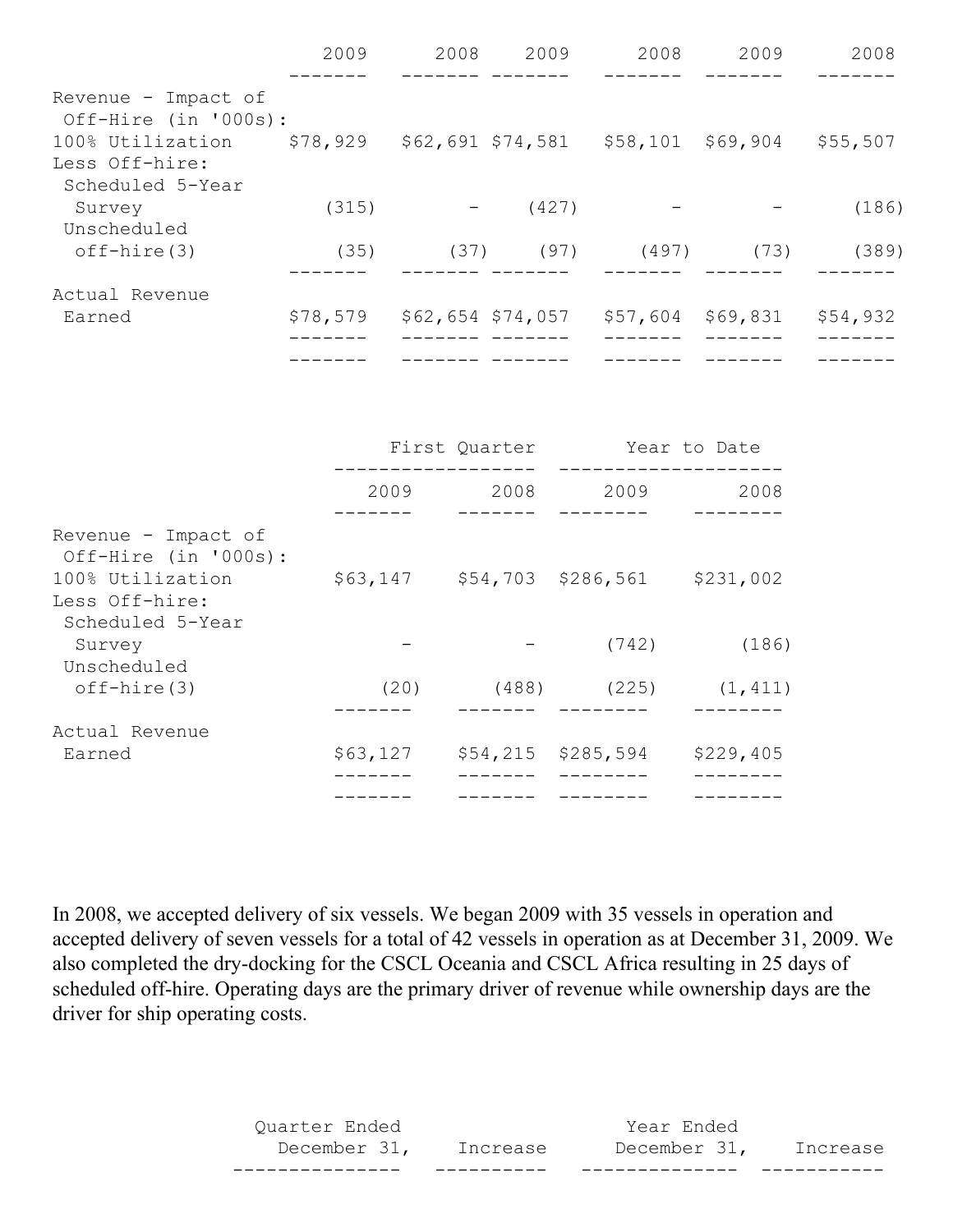|                                                                                             | 2009     | 2008                                                                                                                                                                                                                                                                                                                                                           |                         | Days % 2009 2008 Days %                                                                                                                                                                                                                                                                                                                                                                                                      |         |                   |        |                                                                                                                                                                                                                                                                                                                                                                                                             |
|---------------------------------------------------------------------------------------------|----------|----------------------------------------------------------------------------------------------------------------------------------------------------------------------------------------------------------------------------------------------------------------------------------------------------------------------------------------------------------------|-------------------------|------------------------------------------------------------------------------------------------------------------------------------------------------------------------------------------------------------------------------------------------------------------------------------------------------------------------------------------------------------------------------------------------------------------------------|---------|-------------------|--------|-------------------------------------------------------------------------------------------------------------------------------------------------------------------------------------------------------------------------------------------------------------------------------------------------------------------------------------------------------------------------------------------------------------|
| Operating days<br>Ownership days 3,814 3,107 707 22.8% 14,041 11,277 2,764 24.5%            | $-- ---$ | $\begin{tabular}{lllllll} \multicolumn{2}{c}{\multicolumn{2}{c}{\multicolumn{2}{c}{\multicolumn{2}{c}{\multicolumn{2}{c}{\multicolumn{2}{c}{\multicolumn{2}{c}{\multicolumn{2}{c}{\multicolumn{2}{c}{\multicolumn{2}{c}{\multicolumn{2}{c}{\multicolumn{2}{c}{\textbf{1}}}}}}}} \quad & \multicolumn{2}{c}{ \multicolumn{2}{c}{\hspace{-2.2ex}} \end{tabular}$ | $\qquad \qquad - - - -$ | $\frac{1}{2} \frac{1}{2} \frac{1}{2} \frac{1}{2} \frac{1}{2} \frac{1}{2} \frac{1}{2} \frac{1}{2} \frac{1}{2} \frac{1}{2} \frac{1}{2} \frac{1}{2} \frac{1}{2} \frac{1}{2} \frac{1}{2} \frac{1}{2} \frac{1}{2} \frac{1}{2} \frac{1}{2} \frac{1}{2} \frac{1}{2} \frac{1}{2} \frac{1}{2} \frac{1}{2} \frac{1}{2} \frac{1}{2} \frac{1}{2} \frac{1}{2} \frac{1}{2} \frac{1}{2} \frac{1}{2} \frac{$<br>3,801 3,105 696 22.4% 14,003 | ------- | -------<br>11,195 | ------ | $\frac{1}{2} \frac{1}{2} \frac{1}{2} \frac{1}{2} \frac{1}{2} \frac{1}{2} \frac{1}{2} \frac{1}{2} \frac{1}{2} \frac{1}{2} \frac{1}{2} \frac{1}{2} \frac{1}{2} \frac{1}{2} \frac{1}{2} \frac{1}{2} \frac{1}{2} \frac{1}{2} \frac{1}{2} \frac{1}{2} \frac{1}{2} \frac{1}{2} \frac{1}{2} \frac{1}{2} \frac{1}{2} \frac{1}{2} \frac{1}{2} \frac{1}{2} \frac{1}{2} \frac{1}{2} \frac{1}{2} \frac{$<br>2,808 25.1% |
| Financial Quarter<br>Summary Ended<br>(in millions) December 31, Change December 31, Change |          |                                                                                                                                                                                                                                                                                                                                                                |                         | <b>Example 2</b> Year Ended                                                                                                                                                                                                                                                                                                                                                                                                  |         |                   |        |                                                                                                                                                                                                                                                                                                                                                                                                             |
|                                                                                             |          |                                                                                                                                                                                                                                                                                                                                                                |                         | $2009$ $2008$ $\frac{1}{5}$ $\frac{2009}{1008}$ $\frac{2008}{1008}$ $\frac{5}{1008}$                                                                                                                                                                                                                                                                                                                                         |         |                   |        |                                                                                                                                                                                                                                                                                                                                                                                                             |
| Revenue                                                                                     |          |                                                                                                                                                                                                                                                                                                                                                                |                         | $$78.6$ $$62.7$ $$15.9$ $25.4%$ $$285.6$ $$229.4$ $$56.2$ $24.5%$                                                                                                                                                                                                                                                                                                                                                            |         |                   |        |                                                                                                                                                                                                                                                                                                                                                                                                             |
| Ship operating<br>expense 22.4 15.0 7.5 49.8% 80.2 54.4 25.7 47.3%                          |          |                                                                                                                                                                                                                                                                                                                                                                |                         |                                                                                                                                                                                                                                                                                                                                                                                                                              |         |                   |        |                                                                                                                                                                                                                                                                                                                                                                                                             |
| Depreciation 19.0 15.4 3.6 23.6% 70.0 57.4 12.5 21.8%                                       |          |                                                                                                                                                                                                                                                                                                                                                                |                         |                                                                                                                                                                                                                                                                                                                                                                                                                              |         |                   |        |                                                                                                                                                                                                                                                                                                                                                                                                             |
| General and<br>administrative 1.9 2.6 (0.7) (26.3%) 8.0 8.9 (0.9) (10.4%)                   |          |                                                                                                                                                                                                                                                                                                                                                                |                         |                                                                                                                                                                                                                                                                                                                                                                                                                              |         |                   |        |                                                                                                                                                                                                                                                                                                                                                                                                             |
| Interest expense 5.4 9.0 (3.6) (40.0%) 21.2 33.0 (11.8) (35.8%)                             |          |                                                                                                                                                                                                                                                                                                                                                                |                         |                                                                                                                                                                                                                                                                                                                                                                                                                              |         |                   |        |                                                                                                                                                                                                                                                                                                                                                                                                             |
| Change in fair<br>value of<br>financial<br>instruments                                      |          |                                                                                                                                                                                                                                                                                                                                                                |                         |                                                                                                                                                                                                                                                                                                                                                                                                                              |         |                   |        | $(46.5)$ 261.1 (307.6) (117.8%) (46.5) 268.6 (315.0) (117.3%)                                                                                                                                                                                                                                                                                                                                               |
| Other expenses                                                                              |          |                                                                                                                                                                                                                                                                                                                                                                |                         | 0.0%                                                                                                                                                                                                                                                                                                                                                                                                                         | 1.1     |                   | 1.1    | 100.0%                                                                                                                                                                                                                                                                                                                                                                                                      |

# Revenue

The increase in revenue is due to an increase in operating days and the dollar impact thereof, for the quarter and year ended, respectively, was due to the following: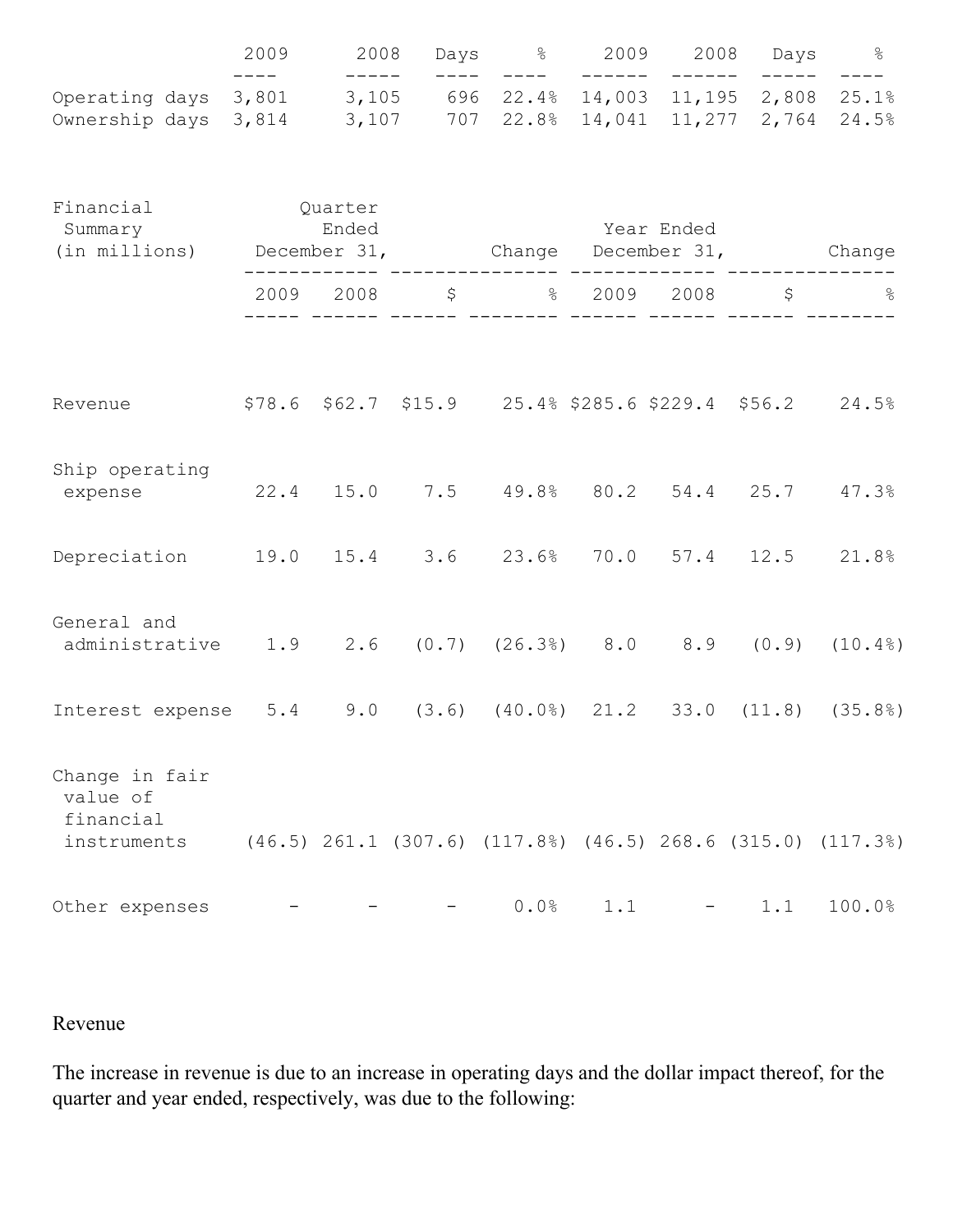|                                                                     |      | Quarter ended<br>December 31, 2009                  | Year ended<br>December 31, 2009 |        |  |  |
|---------------------------------------------------------------------|------|-----------------------------------------------------|---------------------------------|--------|--|--|
|                                                                     |      | Days impact (in millions) Days impact (in millions) |                                 |        |  |  |
| 2009 vessel deliveries<br>Full year contribution<br>for 2008 vessel | 594  | \$14.4                                              | 1,259                           | \$30.5 |  |  |
| deliveries                                                          | 113  | 1.8                                                 | 1,534                           | 25.7   |  |  |
| Scheduled off-hire                                                  | (11) | (0.3)                                               | (15)                            | (0.6)  |  |  |
| Other (4)                                                           |      |                                                     | 30                              | 0.6    |  |  |
| Total                                                               | 696  | \$15.9                                              | 2,808                           | \$56.2 |  |  |
|                                                                     |      |                                                     |                                 |        |  |  |

Vessel utilization was 99.7% for both the quarter and year ended December 31, 2009 compared to 99.9% and 99.3%, respectively, for the comparable periods in the prior year. Our vessel utilization since our initial public offering is 99.3%.

### Ship Operating Expense

The increase in ship operating expense was partially due to the adjustment of technical services fees for the period commencing January 1, 2009 which increased the fees by approximately 23% from the initial technical services fees.

The increase in ownership days, and the dollar impact thereof, for the quarter and year ended, respectively, was due to the following:

|                                                                                              |           | Quarter ended<br>December 31, 2009                               |           | Year ended<br>December 31, 2009 |
|----------------------------------------------------------------------------------------------|-----------|------------------------------------------------------------------|-----------|---------------------------------|
|                                                                                              | Ownership | \$ impact<br>Days impact (in millions) Days impact (in millions) | Ownership | \$ impact                       |
| Adjustment of<br>technical services<br>fees (5)<br>Full year contribution<br>for 2008 vessel |           | \$2.9                                                            | (29)      | \$11.5                          |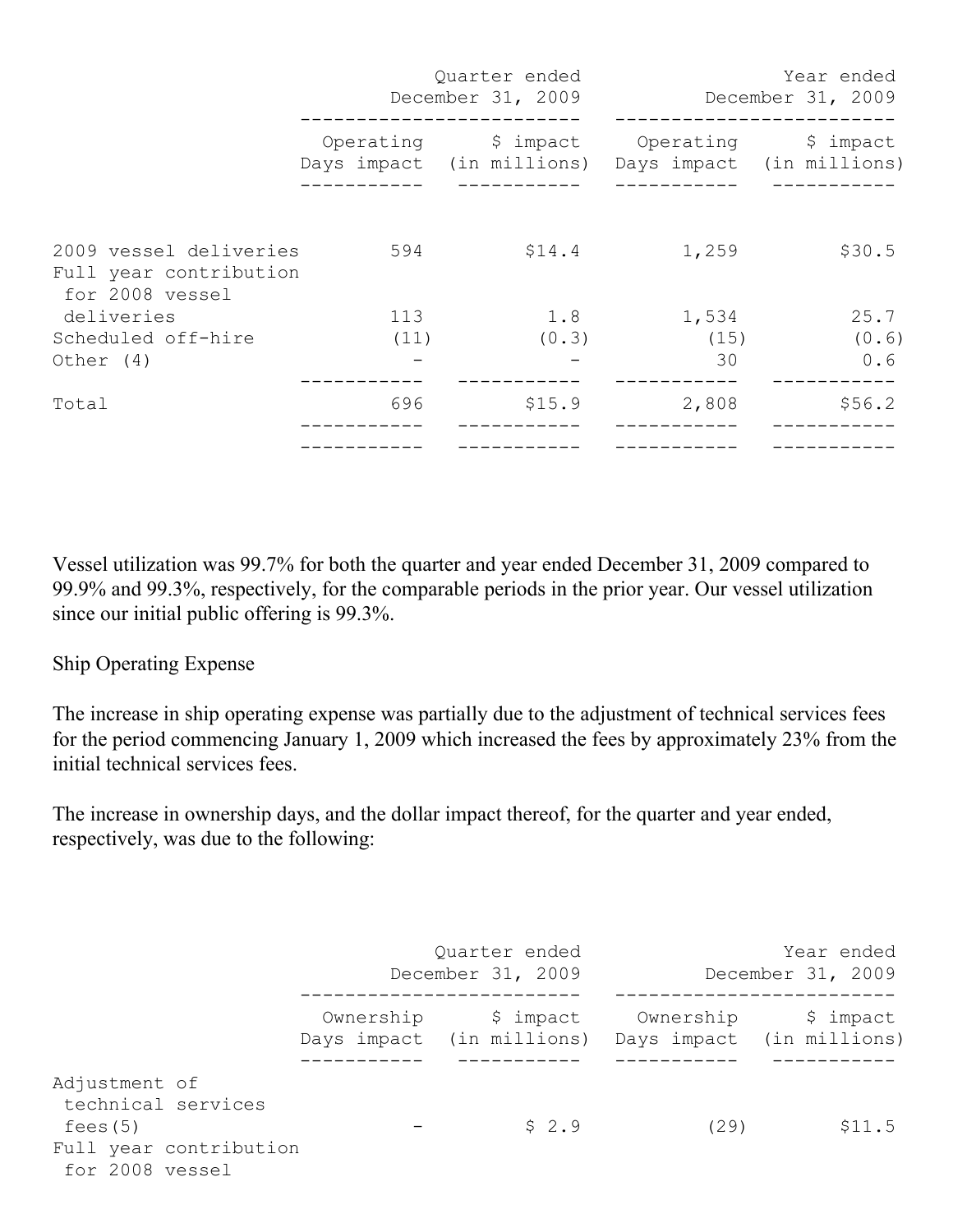| deliveries                                                                             | 113 | 1.0   | 1,522 | 8.2    |
|----------------------------------------------------------------------------------------|-----|-------|-------|--------|
| 2009 vessel deliveries                                                                 | 594 | 3.3   | 1,271 | 6.9    |
| Additional (fewer)<br>extraordinary(6)<br>costs & expenses not<br>covered by the fixed |     |       |       |        |
| fee                                                                                    |     | 0.3   |       | (0.9)  |
| Total                                                                                  | 707 | \$7.5 | 2,764 | \$25.7 |
|                                                                                        |     |       |       |        |

Depreciation

The increase in depreciation expense was due to the additional ownership days from the seven deliveries in 2009 and a full year for the 2008 deliveries.

General and Administrative Expenses

General and administrative expenses for the quarter ended December 31, 2009 is comparable with the prior year. Overall cost reductions in the current year have resulted in decreased general and administrative expenses in the current year. The decrease is primarily due to lower share based compensation and a reduction in discretionary activities.

Interest Expense

Interest expense is composed of interest at the variable rate plus margin incurred on debt for operating vessels and a non-cash reclassification of amounts from accumulated other comprehensive income related to previously designated hedging relationships. Although the average operating debt balance was higher for the quarter and the year compared to the same periods in the prior year, interest expense decreased due to a decrease in LIBOR. The average LIBOR for the quarter and year ended December 31, 2009 was 0.2% and 0.4%, respectively, compared to 2.9% and 3.0%, respectively, for the prior year. Although we enter into fixed interest rate swaps, the difference between the variable interest rate and the swapped fixed rate on operating debt is recorded in our change in fair value of financial instruments caption as required by financial reporting standards. The interest incurred on our long-term debt for our vessels under construction is capitalized to the respective vessels under construction.

Change in Fair Value of Financial Instruments

The change in fair value of financial instruments resulted in a gain of \$46.5 million for the quarter ended December 31, 2009 compared to a loss of \$261.1 million for the comparable quarter last year. The change in fair value of financial instruments resulted in a gain of \$46.5 million for the year ended December 31, 2009 compared to a loss of \$268.6 million for the prior year. The change in fair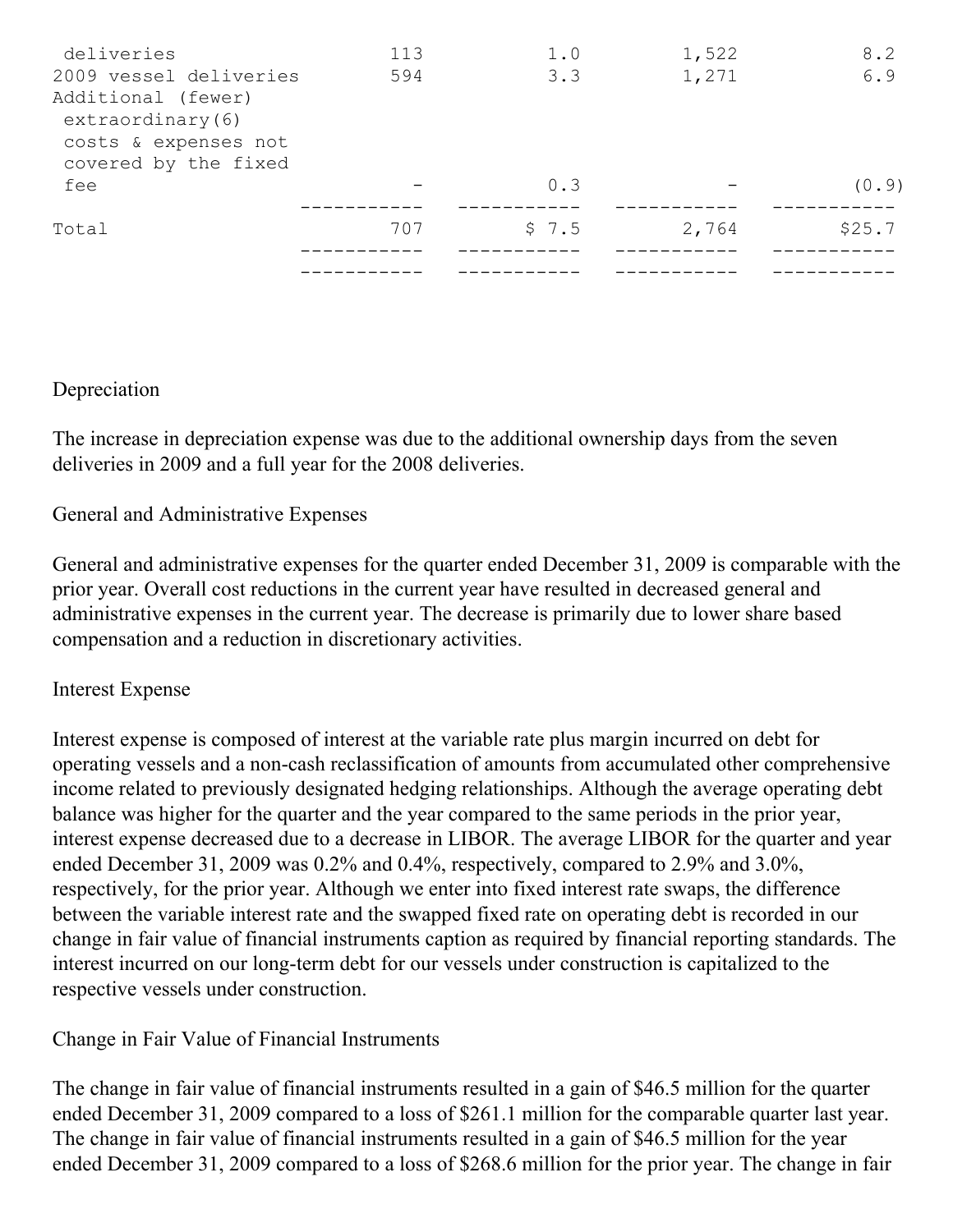value gain for the quarter and year is due to increases in the forward LIBOR curve and overall market changes in credit risk.

On September 30, 2008, due to the compliance and expense burden associated with applying hedge accounting, we elected to prospectively de-designate all interest rate swaps for which we were applying hedge accounting treatment. As a result, from October 1, 2008, all of our interest rate swap agreements and our swaption agreement are marked to market with all changes in the fair value of these instruments recorded in "Change in fair value of financial instruments" in the Statement of Operations. Prior to de-designation on September 30, 2008, approximately 30% of the change in fair value was recorded in "Accumulated other comprehensive loss" in the equity section of our balance sheet for our designated swaps with the change in fair value of our non-designated swaps recorded in "Change in fair value of financial instruments" in the statement of operations.

Change in fair value of derivative financial instruments is a required accounting adjustment under financial reporting standards. At the end of each reporting period, we must record a mark-to-market adjustment for our interest rate swap agreements and swaption as though the instruments were realized as of the reporting date.

The accounting adjustments appear in the following locations in the financial statements:

1) Other Comprehensive Income - For interest rate swaps that the Company had designated as hedges under the technical accounting requirements for hedge accounting, an amount was included in "Other comprehensive income" that approximated the adjustment in fair value. Since we have elected to prospectively de-designate the interest rate swaps for which we applied hedge accounting, no further fair value changes are recorded to "Other comprehensive income". Following the dedesignations, the amounts in "Other comprehensive income" will be reclassified to earnings when and where the interest payments are reflected in earnings.

2) Statement of Operations - For interest rate swaps that are not designated as hedges under the accounting requirements for hedge accounting, mark-to-market adjustments and periodic cash interest settlements are recorded in "Change in fair value of financial instruments".

### Other expenses

Additional charges of \$1.1 million were accrued for in the quarter ended June 30, 2009. This amount is due to the shipyards in connection with the 11 options, of \$0.1 million per ship, exercised to defer delivery dates. These amounts are due at the deferred delivery date of each vessel and are considered to represent the cost of entering into the delivery deferral options in accordance with financial reporting standards and therefore were accrued for.

# Dividends:

We announced on April 28, 2009 that our board of directors decided to reduce our quarterly dividends from \$0.475 to \$0.10 per share to retain a higher portion of our distributable cash to fund future capital expenditures due to the uncertainties associated with the global recession and the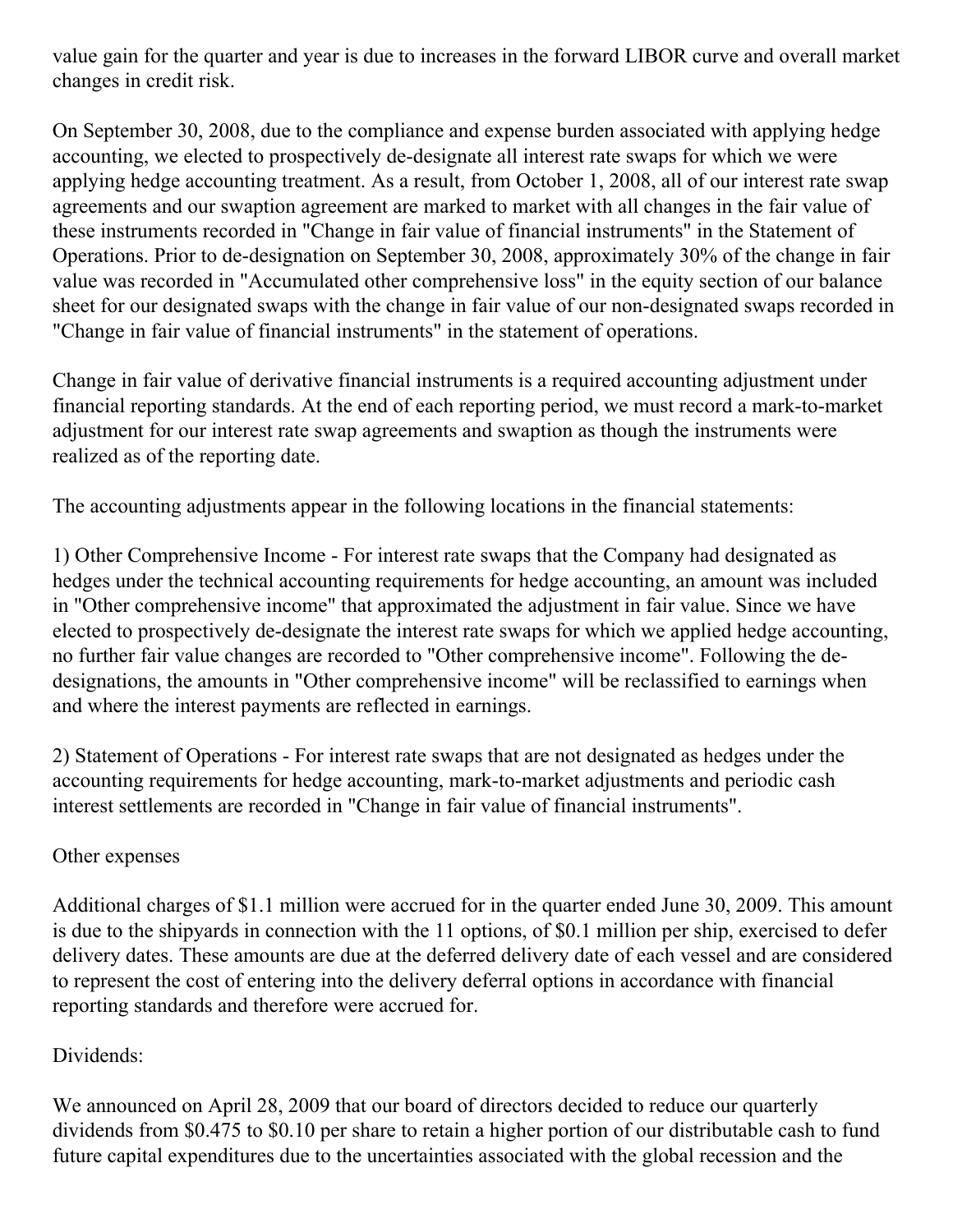capital markets. Our board of directors cannot determine how long this reduction will be in effect. This reduction will enable us to retain an approximate additional amount of \$100 million per year that can be redeployed to fund our newbuilding program. Based on a dividend of \$0.10 per quarter, our annualized dividend on the current number of shares outstanding would be approximately \$27 million.

For the quarter ended December 31, 2009, we declared a quarterly dividend of \$0.10, representing a total distribution of \$6.8 million. The dividend was paid on February 12, 2010 to all shareholders of record as of February 1, 2010.

Since our initial public offering in August 2005, we have declared cumulative dividends of \$6.49 per share. Because we adopted a dividend reinvestment plan, or DRIP, the actual amount of cash dividend paid was \$5.1 million based on shareholder participation in the DRIP. Cumulatively, since we adopted the DRIP in May 2008, an additional 1.5 million shares were issued through the participation in the DRIP. As of today's date and based on a discount of 3%, participating shareholders invested \$16.5 million in the DRIP since we adopted the plan in May 2008.

### About Seaspan

Seaspan owns containerships and charters them pursuant to long-term fixed-rate charters. Seaspan's contracted fleet of 68 containerships consists of 45 containerships in operation and 23 containerships to be delivered over approximately the next 26 months. Seaspan's operating fleet of 45 vessels has an average age of approximately five years and an average remaining charter period of approximately seven years. All of the 23 vessels to be delivered to Seaspan are already committed to long-term time charters averaging approximately 11 years in duration from delivery. Seaspan's customer base consists of seven of the world's largest liner companies, including China Shipping Container Lines, A.P. Moller-Maersk, Mitsui O.S.K. Lines, Hapag-Lloyd, COSCO Container Lines, K-Line and CSAV.

Seaspan's common shares are listed on the New York Stock Exchange under the symbol "SSW".

### Conference Call and Webcast

Seaspan will host a conference call and webcast presentation for investors and analysts to discuss its results for the quarter and year ended December 31, 2009 on March 16, 2010 at 5:30 a.m. PT / 8:30 a.m. ET. Participants should call 1-877-246-9875 (US/Canada) or 1-707-287-9353 (International) and request the Seaspan call. A telephonic replay will be available for anyone unable to participate in the live call. To access the replay, call 1-800-642-1687 or 1-706-645-9291 and enter replay passcode: 60701742. The recording will be available from March 16, 2010 at 8:30 a.m. PT / 11:30 a.m. ET through to 8:59 p.m. PT / 11:59 p.m. ET on March 30, 2010. The conference call will also be broadcast live over the Internet and will include a slide presentation. To access the live webcast and slide presentation, go to [www.seaspancorp.com](http://www.seaspancorp.com/) and click on "News & Events" then "Events & Presentations" for the link. The webcast and slides will be archived on the site for one year.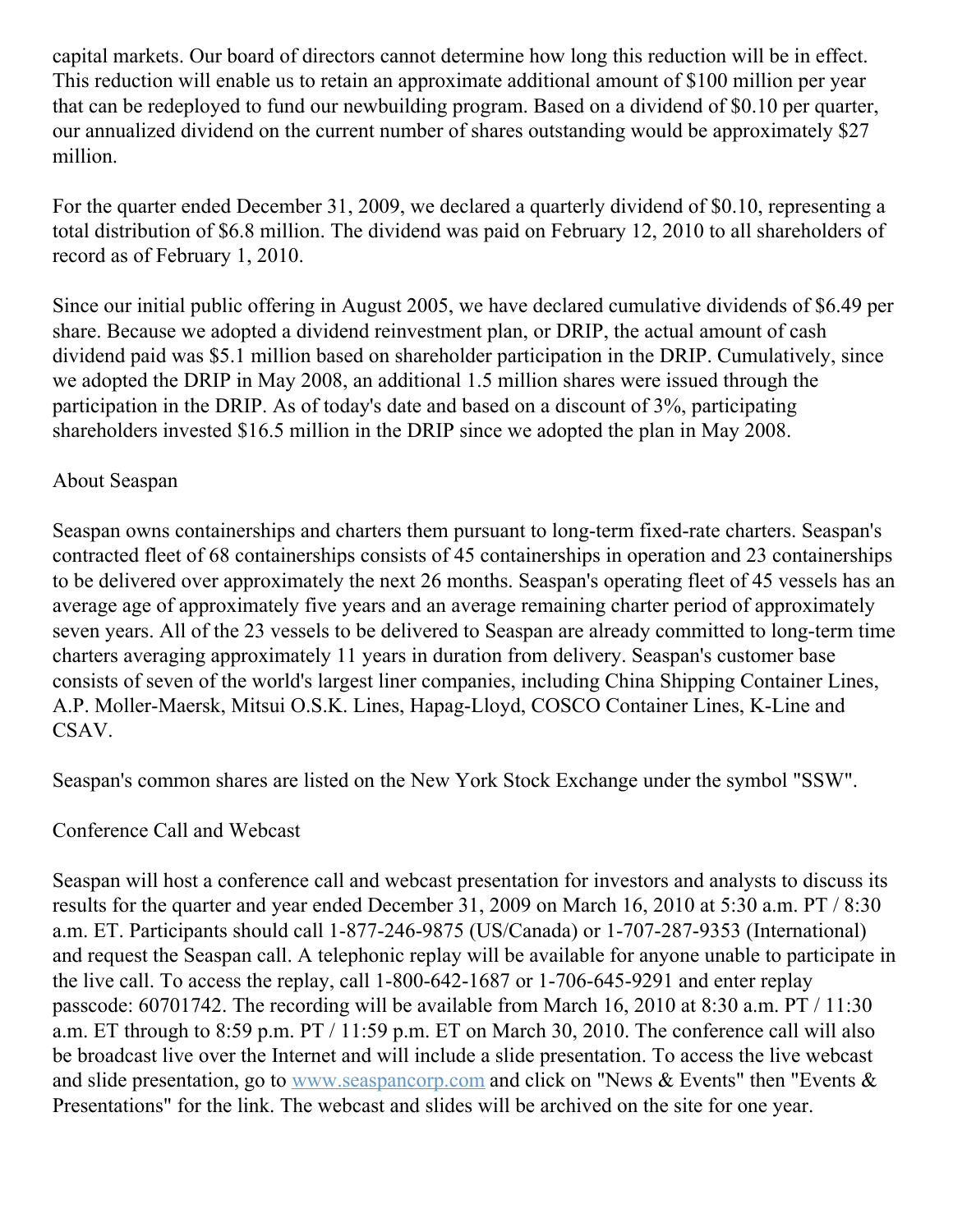#### SEASPAN CORPORATION UNAUDITED CONSOLIDATED BALANCE SHEET AS OF DECEMBER 31, 2009 (IN THOUSANDS OF US DOLLARS)

|                                                              |           | December 31, December 31,<br>2008    |
|--------------------------------------------------------------|-----------|--------------------------------------|
| Assets                                                       |           |                                      |
| Current assets:                                              |           |                                      |
| Cash and cash equivalents                                    |           | $$133,400$ $$136,285$                |
| Accounts receivable                                          |           | 164 172                              |
| Prepaid expenses                                             |           | $12,489$ 5,254                       |
|                                                              |           | 146,053 141,711                      |
| Vessels                                                      |           | 2,088,690 1,698,053                  |
| Vessels under construction                                   |           | 1,396,660 1,428,436                  |
| Deferred charges                                             |           | 21,667 20,306                        |
| Other assets                                                 |           | 11,377 8,366                         |
|                                                              |           | \$3,664,447 \$3,296,872              |
|                                                              |           |                                      |
| Liabilities and Shareholders' Equity<br>Current liabilities: |           |                                      |
| Accounts payable and accrued liabilities<br>Deferred revenue |           | $$20,905$ \$ 15,211<br>$9,787$ 8,443 |
|                                                              |           | 30,692 23,654                        |
| Long-term debt (operating vessels)                           | 936,794   | 703,835                              |
| Long-term debt (vessels under construction)                  |           | 946, 352 1, 017, 323                 |
| Other long-term liabilities                                  |           | 410,598 390,931                      |
| Fair value of financial instruments                          |           | 280, 445 414, 769                    |
|                                                              |           | 2,604,881 2,550,512                  |
| Share capital                                                | 679       | 668                                  |
| Additional paid-in capital                                   |           | 1,489,936 1,282,189                  |
| Deficit                                                      |           | $(349, 802)$ $(443, 081)$            |
| Accumulated other comprehensive loss                         |           | $(81, 247)$ $(93, 416)$              |
| Total shareholders' equity                                   | 1,059,566 | 746,360                              |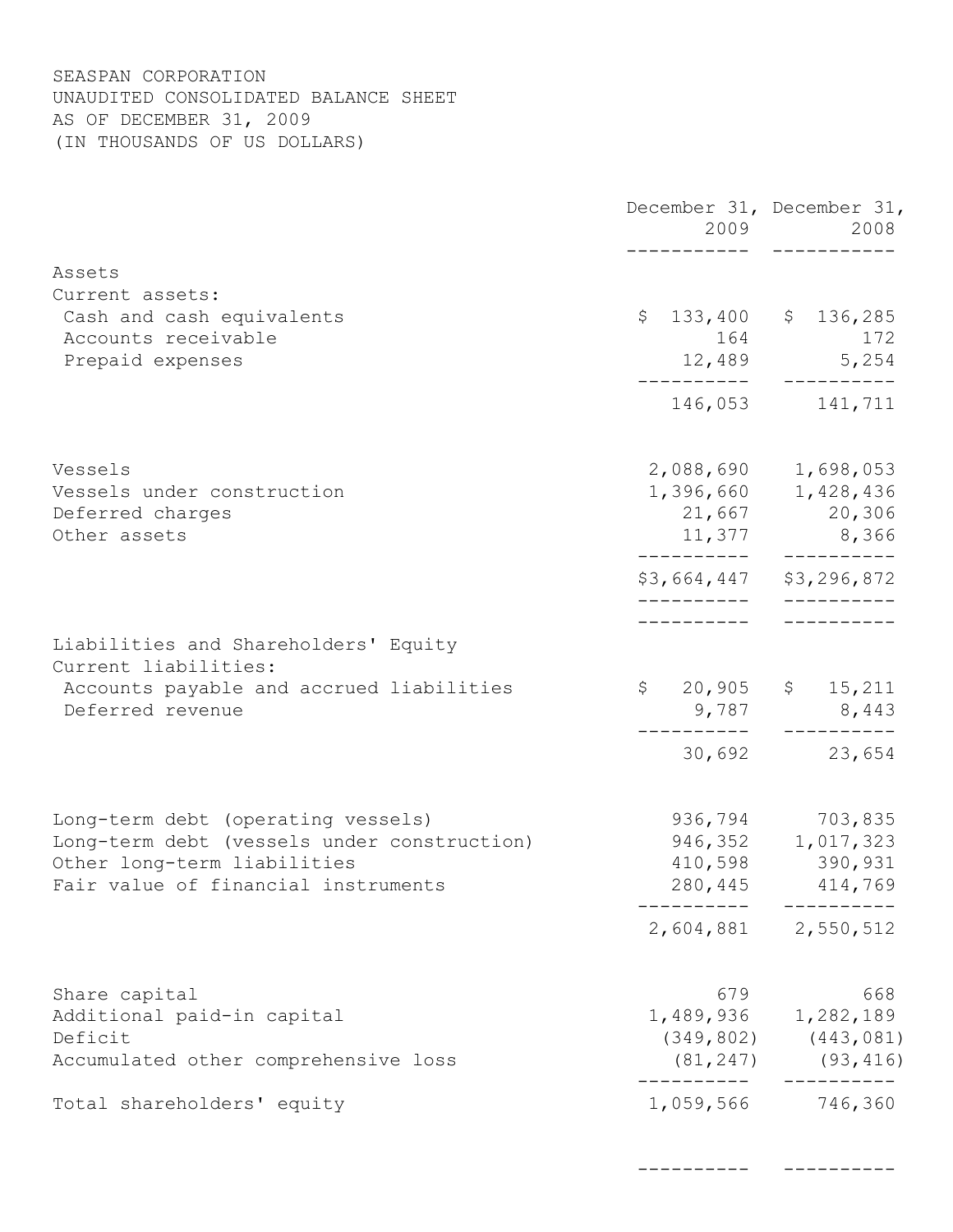| \$3,664,447 | \$3,296,872 |
|-------------|-------------|
|             |             |
|             |             |

SEASPAN CORPORATION UNAUDITED CONSOLIDATED STATEMENTS OF OPERATIONS AND DEFICIT FOR THE QUARTER AND YEAR ENDED DECEMBER 31, 2009 AND 2008 (IN THOUSANDS OF US DOLLARS, EXCEPT PER SHARE AMOUNTS)

|                                                                                                                                                                                                                                     |                        | Quarter Quarter Year Year<br>ended ended ended ended<br>December December December December<br>31, 2009 31, 2008 31, 2009 31, 2008       |                                        |                          |  |
|-------------------------------------------------------------------------------------------------------------------------------------------------------------------------------------------------------------------------------------|------------------------|------------------------------------------------------------------------------------------------------------------------------------------|----------------------------------------|--------------------------|--|
| Revenue                                                                                                                                                                                                                             |                        | $$78,579$ $$62,654$ $$285,594$ $$229,405$                                                                                                |                                        |                          |  |
| Operating expenses:<br>Ship operating<br>Depreciation<br>General and administrative                                                                                                                                                 | --------               | 22,432 14,976 80,162 54,416<br>19,027 15,394 69,996 57,448<br>$1,910$ 2,590 7,968 8,895<br>43,369 32,960 158,126 120,759                 |                                        |                          |  |
| Operating earnings                                                                                                                                                                                                                  |                        | 35,210 29,694 127,468 108,646                                                                                                            |                                        |                          |  |
| Other expenses (earnings):<br>Interest expense<br>Interest income<br>Undrawn credit facility fees 1,129 1,203 4,641 5,251<br>Amortization of deferred charges<br>Change in fair value of<br>financial instruments<br>Other expenses | (39, 480)              | 5,392 8,994 21,194 33,035<br>$(41)$ $(123)$ $(311)$ $(694)$<br>566 451 2,042 1,825<br>$(46, 526)$ 261,082 $(46, 450)$ 268,575<br>271,607 | 1,100<br>(17, 784)                     | 307,992                  |  |
| Net earnings (loss)                                                                                                                                                                                                                 | 74,690                 | (241, 913)                                                                                                                               | 145,252                                | (199, 346)               |  |
| Deficit, beginning of period<br>Dividends on common shares                                                                                                                                                                          | (417, 736)<br>(6, 756) | (31, 560)                                                                                                                                | $(169, 608)$ $(443, 081)$<br>(51, 973) | (122, 317)<br>(121, 418) |  |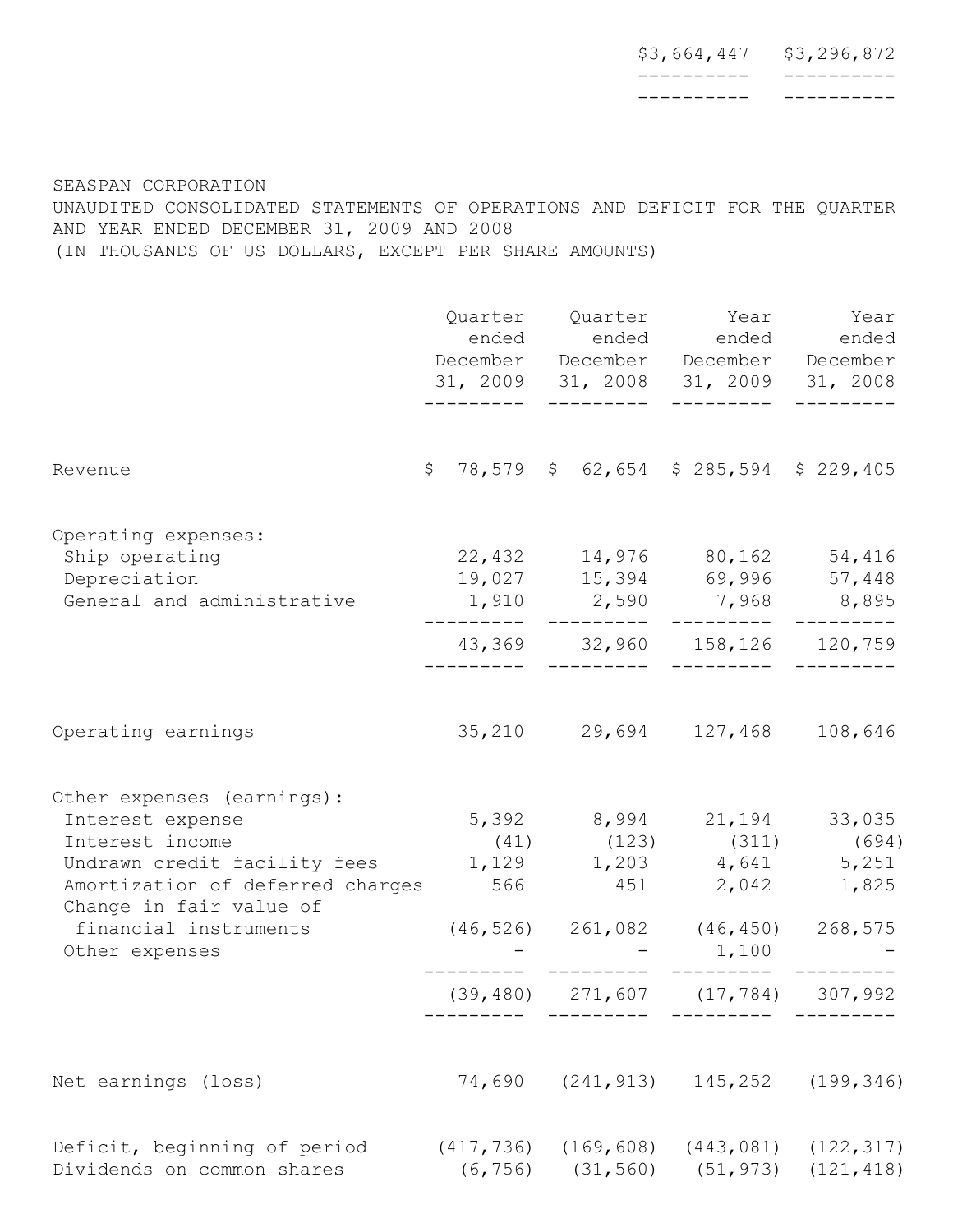|                 | Deficit, end of period                                                                                           |  |        | $(349, 802)$ $(443, 081)$ $(349, 802)$ $(443, 081)$ |        |        |
|-----------------|------------------------------------------------------------------------------------------------------------------|--|--------|-----------------------------------------------------|--------|--------|
|                 |                                                                                                                  |  |        |                                                     |        |        |
| shares, basic   | Weighted average number of                                                                                       |  | 67,641 | 66,610                                              | 67,340 | 63,802 |
| shares, diluted | Weighted average number of                                                                                       |  | 95,570 | 66,610                                              | 92,015 | 63,802 |
|                 |                                                                                                                  |  |        |                                                     |        |        |
|                 | Earnings (loss) per share, basic $\frac{1}{2}$ 1.01 $\frac{1}{2}$ (3.63) $\frac{1}{2}$ 1.94 $\frac{1}{2}$ (3.12) |  |        |                                                     |        |        |
|                 | Earnings (loss) per share,                                                                                       |  |        |                                                     |        |        |
| diluted         |                                                                                                                  |  | \$     | $0.78$ \$ (3.63) \$ 1.58 \$                         |        | (3.12) |
|                 |                                                                                                                  |  |        |                                                     |        |        |

SEASPAN CORPORATION UNAUDITED CONSOLIDATED STATEMENTS OF COMPREHENSIVE INCOME FOR THE QUARTER AND YEAR ENDED DECEMBER 31, 2009 AND 2008 (IN THOUSANDS OF US DOLLARS)

|                                                                                                                                          |  | Quarter Quarter Year<br>ended ended ended ended<br>December December December December<br>31, 2009 31, 2008 31, 2009 31, 2008 | Year      |
|------------------------------------------------------------------------------------------------------------------------------------------|--|-------------------------------------------------------------------------------------------------------------------------------|-----------|
| Net earnings (loss)                                                                                                                      |  | $\frac{1}{2}$ 74,690 $\frac{1}{2}$ (241,913) $\frac{1}{2}$ 145,252 $\frac{1}{2}$ (199,346)                                    |           |
| Other comprehensive income<br>$(\texttt{loss})$ :<br>Change in fair value of<br>financial instruments<br>designated as cash flow hedging |  |                                                                                                                               |           |
| instruments                                                                                                                              |  |                                                                                                                               | (40, 156) |
| Amounts reclassified to earnings<br>during the period                                                                                    |  | 3, 177 2, 167 12, 169 9, 084                                                                                                  |           |
| Other comprehensive income<br>(loss)                                                                                                     |  | $3,177$ 2,167 12,169 (31,072)                                                                                                 |           |
| Comprehensive income                                                                                                                     |  |                                                                                                                               |           |
| (loss)                                                                                                                                   |  | $$77,867$ $$(239,746)$ $$157,421$ $$(230,418)$                                                                                |           |
|                                                                                                                                          |  |                                                                                                                               |           |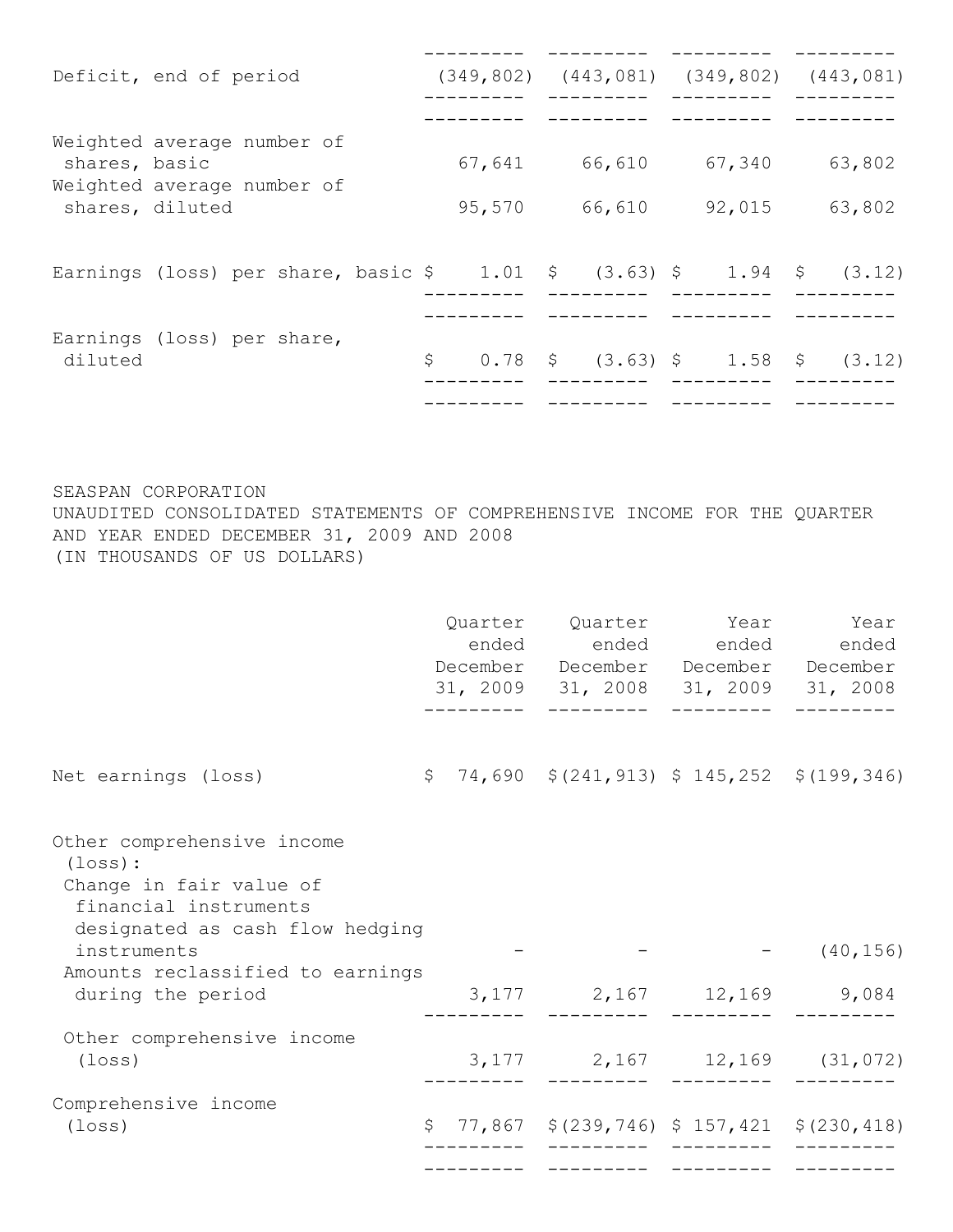#### SEASPAN CORPORATION UNAUDITED CONSOLIDATED STATEMENTS OF CASH FLOWS FOR THE QUARTER AND YEAR ENDED DECEMBER 31, 2009 AND 2008 (IN THOUSANDS OF US DOLLARS)

|                                                                              |        | Quarter Quarter<br>ended ended Year ended Year ended<br>December 31, December 31, December 31, December 31, | 2008 2009     | 2008    |
|------------------------------------------------------------------------------|--------|-------------------------------------------------------------------------------------------------------------|---------------|---------|
| Cash provided by                                                             |        |                                                                                                             |               |         |
| (used in):                                                                   |        |                                                                                                             |               |         |
| Operating activities:<br>Net earnings (loss)<br>Items not involving<br>cash: |        | $$74,690$ $$(241,913)$ $$145,252$ $$(199,346)$                                                              |               |         |
| Depreciation<br>Share-based                                                  | 19,027 |                                                                                                             | 15,394 69,996 | 57,448  |
| compensation<br>Amortization of                                              | 601    |                                                                                                             | 642 2,184     | 2,555   |
| deferred charges<br>Amounts reclassified<br>from other                       | 566    | 451                                                                                                         | 2,042         | 1,825   |
| comprehensive loss<br>Unrealized change<br>in fair value of                  |        | 3,138 2,155 12,068                                                                                          |               | 2,155   |
| financial instruments (71,656) 250,689 (134,324) 253,037<br>Change in assets |        |                                                                                                             |               |         |
| and liabilities                                                              |        | $3,430$ $7,339$ $(2,642)$ $7,078$                                                                           |               |         |
| Cash provided by<br>operating activities                                     |        | 29,796 34,757 94,576 124,752                                                                                |               |         |
| Financing activities:<br>Preferred shares<br>issued, net of share            |        |                                                                                                             |               |         |
| issue costs<br>Common shares issued,<br>net of share issue                   | 19,657 |                                                                                                             | 198,442       |         |
| costs                                                                        |        | (154)                                                                                                       |               | 227,474 |
| Draws on credit<br>facilities                                                | 58,846 | 252,392                                                                                                     | 161,988       | 764,720 |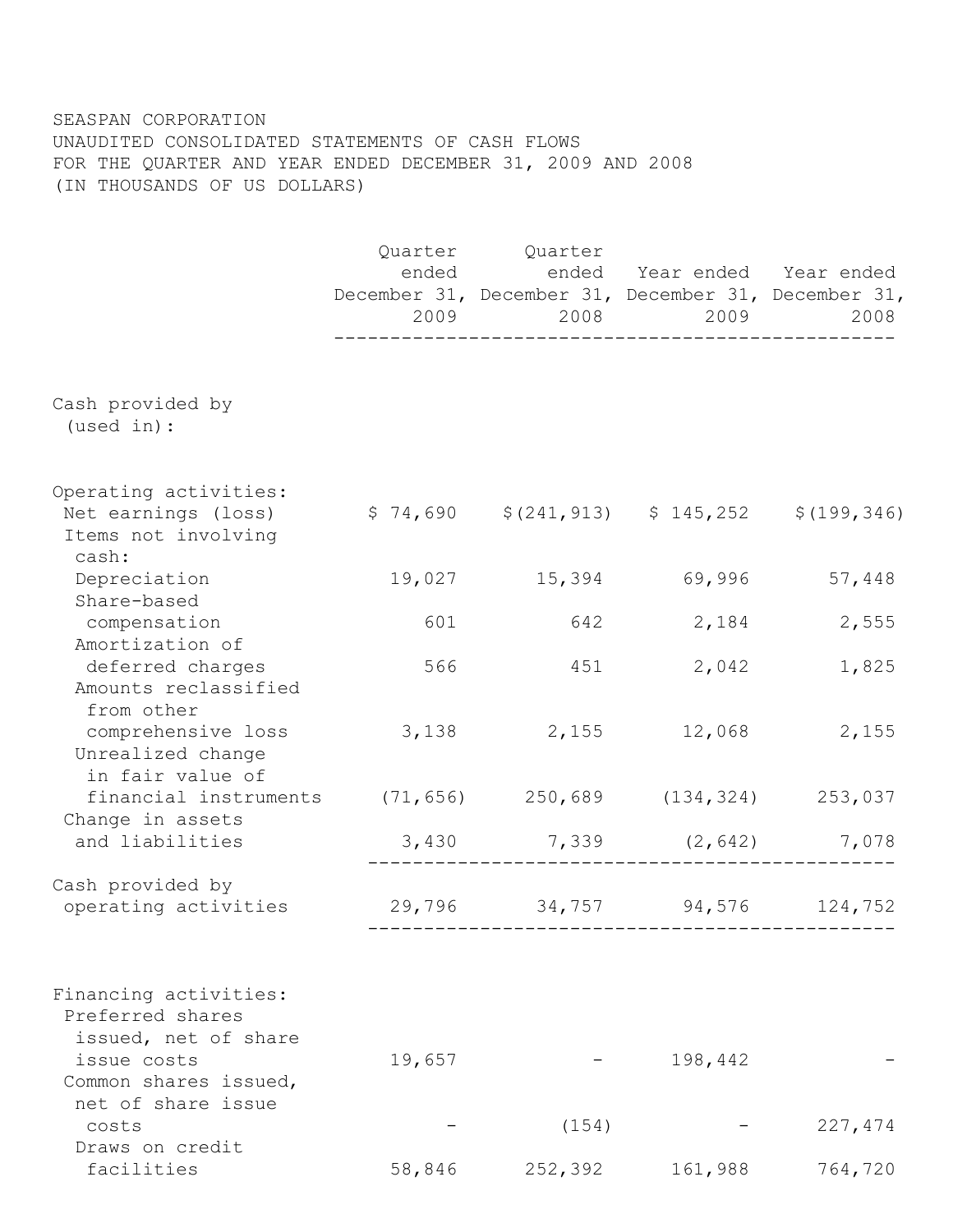| Other long-term<br>liabilities                                                                               |                                                    |                             | 35,405               |
|--------------------------------------------------------------------------------------------------------------|----------------------------------------------------|-----------------------------|----------------------|
| Repayment of credit<br>facility<br>Financing fees incurred (158)<br>Dividends on common                      | (40, 000)                                          | $(1)$ $(3, 530)$ $(5, 841)$ | $-$ (383,000)        |
| shares(i)                                                                                                    | $(5, 153)$ $(28, 653)$ $(44, 841)$ $(115, 577)$    |                             |                      |
| Cash provided by<br>financing activities                                                                     | 73,192 183,584 312,059 523,181                     |                             |                      |
| Investing activities:<br>Expenditures for vessels (73,585) (105,658) (408,557) (626,783)<br>Cash payments on |                                                    |                             |                      |
| interest rate swaps<br>Intangible assets                                                                     | $(32)$ $(468)$ $(963)$                             |                             | $-$ (7,124)<br>(875) |
| Cash used in investing<br>activities                                                                         | $(73, 617)$ $(106, 126)$ $(409, 520)$ $(634, 782)$ |                             |                      |
| Increase (decrease) in<br>cash and cash equivalents 29,371 112,215 (2,885)                                   |                                                    |                             | 13,151               |
| Cash and cash<br>equivalents, beginning of<br>period                                                         | 104,029 24,070 136,285 123,134                     |                             |                      |
| Cash and cash equivalents,<br>end of period                                                                  | 133,400 \$136,285 \$133,400 \$136,285              |                             |                      |
|                                                                                                              |                                                    |                             |                      |

(i) During the quarter and year ended December 31, 2009, non-cash dividends of \$1.4 million and \$6.9 million were paid through the dividend reinvestment program. Including the dividend paid in February of 2010, shareholders have invested \$16.5 million in the dividend reinvestment program since its adoption in May 2008.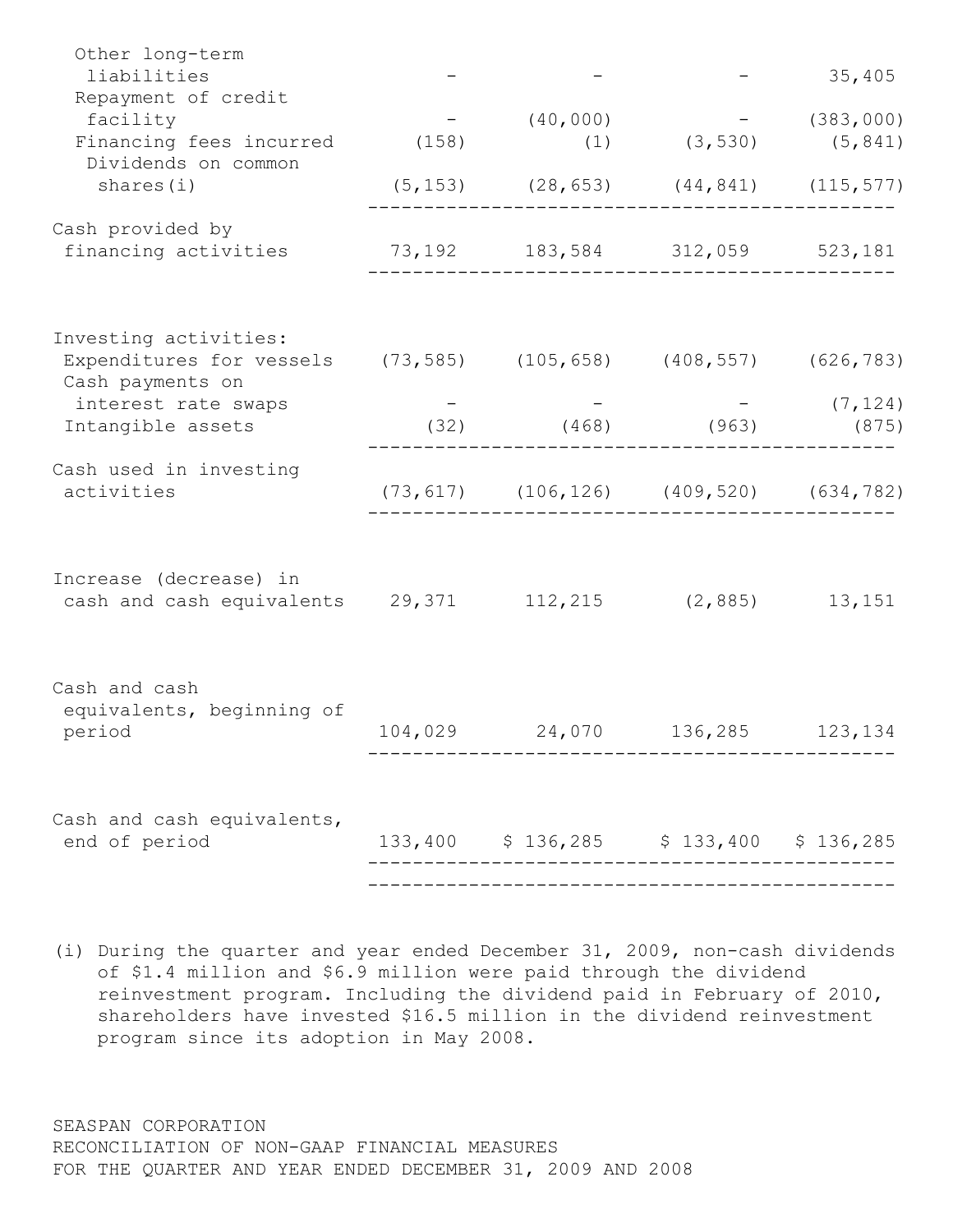#### Description of Non-GAAP Financial Measures

#### A. Cash Available for Distribution

Cash available for distribution represents net earnings adjusted for depreciation, amortization of deferred charges, non-cash undrawn credit facility fees, write-off of deferred financing fees on debt refinancing, non-cash share-based compensation, dry-dock adjustment, non-cash interest income, change in fair value of financial instruments, interest expense(7), cash interest paid at the hedged rate(9) and other items that the Company believes are not representative of its operating performance. Cash available for distribution is a non-GAAP quantitative standard used to assist in evaluating a company's ability to make quarterly cash dividends before reserves. Cash available for distribution is not defined by accounting principles generally accepted in the United States and should not be considered as an alternative to net earnings or any other indicator of Seaspan's performance required by accounting principles generally accepted in the United States. Cash available for distribution is a non-GAAP measure used to assist in evaluating a company's overall operating performance because cash available for distribution eliminates the effects of non-cash items and items that do not impact our operating performance or our ability to distribute cash to our shareholders.

Seaspan has changed the definition of cash available for distribution in the current year to include other items the Company believes are not representative of its operating performance. The following item is now included as adjustments: Other expenses. Please refer to footnote(8) for a detailed description of Other expenses. This new definition of cash available for distribution used in the current period does not impact the cash available for distribution for the comparative periods.

|                                        | Quarter<br>ended<br>2009 | Quarter<br>ended<br>December 31, December 31, December 31, December 31,<br>2008 | 2009       | Year ended Year ended<br>2008 |
|----------------------------------------|--------------------------|---------------------------------------------------------------------------------|------------|-------------------------------|
|                                        |                          |                                                                                 |            |                               |
| Net earnings (loss)<br>Add:            | \$74,690                 | \$(241, 913)                                                                    | \$145, 252 | \$(199, 346)                  |
| Depreciation                           | 19,027                   | 15,394                                                                          | 69,996     | 57,448                        |
| Interest expense(7)<br>Amortization of | 5,392                    | 8,994                                                                           | 21,194     | 33,035                        |
| deferred charges<br>Undrawn credit     | 566                      | 451                                                                             | 2,042      | 1,825                         |
| facility fees                          | 1,129                    | 1,203                                                                           | 4,641      | 5,251                         |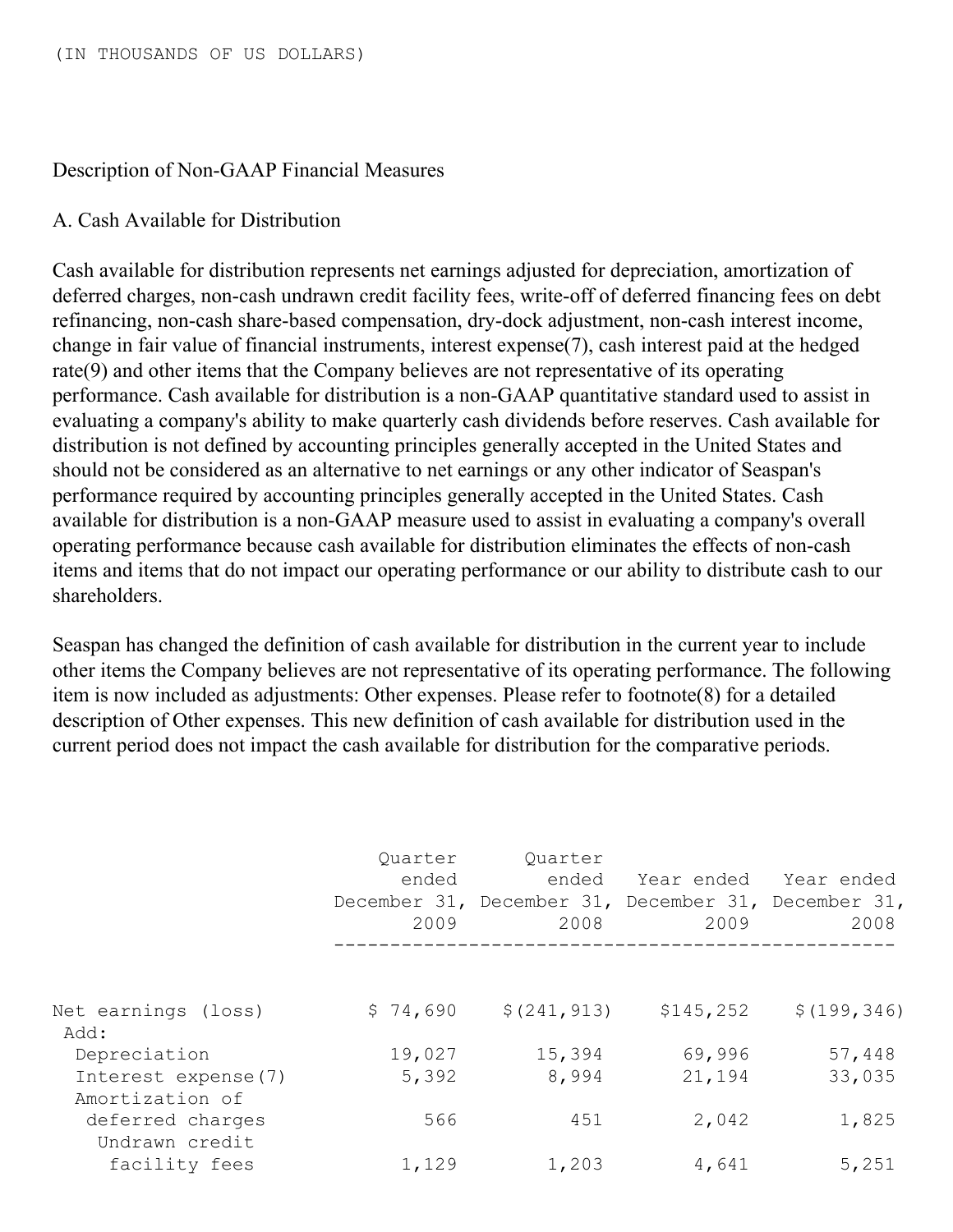| Share-based            |       |                                           |                               |                         |
|------------------------|-------|-------------------------------------------|-------------------------------|-------------------------|
| compensation           | 601   |                                           | 642 2,184 2,555               |                         |
| Change in fair value   |       |                                           |                               |                         |
| of financial           |       |                                           |                               |                         |
| instruments            |       | $(46, 526)$ 261,082                       | (46, 450)                     | 268,575                 |
| Other expenses (8)     |       |                                           | 1,100                         |                         |
| Less:                  |       |                                           |                               |                         |
| Dry-dock adjustment    |       | $(1, 334)$ $(809)$ $(3, 914)$ $(2, 945)$  |                               |                         |
| Interest income        |       | $(41)$ $(123)$                            | (311)                         | (694)                   |
|                        |       |                                           |                               |                         |
| Net cash flows before  |       |                                           |                               |                         |
| cash interest payments |       | 53,504 44,921                             | 195,734                       | 165,704                 |
| Less:                  |       |                                           |                               |                         |
| Cash interest paid at  |       |                                           |                               |                         |
| the hedged rate (9)    |       | $(10, 714)$ $(7, 947)$                    |                               | $(39, 082)$ $(27, 174)$ |
| Cash paid for undrawn  |       |                                           |                               |                         |
| credit facility fees   | (704) |                                           | $(261)$ $(2, 400)$ $(3, 088)$ |                         |
| Add:                   |       |                                           |                               |                         |
| Cash interest received | 20    | 124                                       | 290                           | 711                     |
| Cash available for     |       |                                           |                               |                         |
| distribution           |       | $$42,106$ $$36,837$ $$154,542$ $$136,153$ |                               |                         |
|                        |       |                                           |                               |                         |
|                        |       |                                           |                               |                         |
|                        |       |                                           |                               |                         |

SEASPAN CORPORATION RECONCILIATION OF NON-GAAP FINANCIAL MEASURES FOR THE QUARTER AND YEAR ENDED DECEMBER 31, 2009 AND 2008 (IN THOUSANDS OF US DOLLARS, EXCEPT PER SHARE AMOUNTS)

Description of Non-GAAP Financial Measures

B. Normalized Net Earnings and Normalized Earnings per share

Normalized net earnings represent net earnings adjusted for items such as the non-cash change in fair value of financial instruments, write-off of deferred financing fees on debt refinancing, interest expense(7) and interest expense at the hedged rate(10). With these adjustments normalized net earnings reflect interest expense on our operating debt at the fixed rate on our interest rate swaps plus the applicable margin on the related credit facilities. We believe that this presentation of normalized net earnings is useful because investors and securities analysts frequently adjust net earnings for nonoperating items, as described above, to evaluate companies in our industry. Normalized net earnings is a non-GAAP measure used to assist in evaluating a company's overall operating performance and liquidity because normalized net earnings eliminates the effects of non-cash items and items that do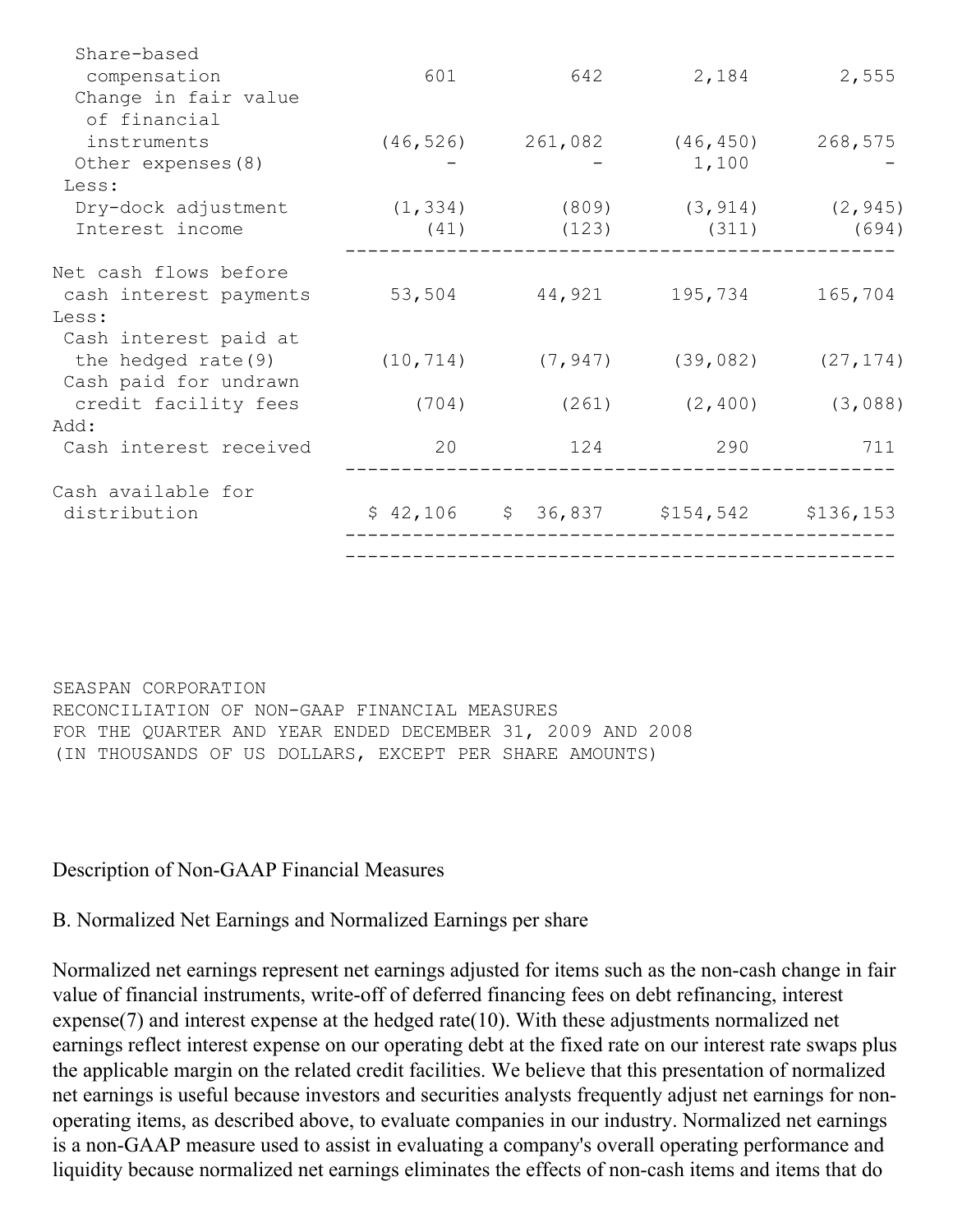not impact our operating performance or our ability to distribute cash to our shareholders.

Normalized net earnings is not defined by accounting principles generally accepted in the United States and should not be considered as an alternative to net earnings or any other indicator of Seaspan's performance required by accounting principles generally accepted in the United States. Normalized earnings per share are calculated using the normalized net earnings and weighted average number of shares.

|                                                                        | ended  |  | Quarter Quarter<br>December 31, December 31, December 31, December 31,<br>2009 — 2009 — 2009 — 2009 — 2009 — 2009 — 2009 — 2009 — 2009 — 2009 — 2009 — 2009 — 2009 — 2009 — 2009 — 2009 — 200 |                                                                                         |               | 2008 2009 |                                                | ended Year ended Year ended<br>2008 |
|------------------------------------------------------------------------|--------|--|-----------------------------------------------------------------------------------------------------------------------------------------------------------------------------------------------|-----------------------------------------------------------------------------------------|---------------|-----------|------------------------------------------------|-------------------------------------|
| Net earnings (loss)<br>Adjust:<br>Change in fair value<br>of financial |        |  | $$74,690 \t$ (241,913) \t$145,252 \t$ (199,346)$                                                                                                                                              |                                                                                         |               |           |                                                |                                     |
| instruments                                                            |        |  |                                                                                                                                                                                               | $(46, 526)$ 261,082 (46,450) 268,575                                                    |               |           |                                                |                                     |
| Interest expense(7)<br>Interest expense at                             |        |  |                                                                                                                                                                                               | 5,392 8,994 21,194 33,035                                                               |               |           |                                                |                                     |
| the hedged rate (10)                                                   |        |  |                                                                                                                                                                                               |                                                                                         |               |           | $(12, 494)$ $(7, 800)$ $(41, 467)$ $(26, 098)$ |                                     |
| Normalized net earnings                                                |        |  |                                                                                                                                                                                               | $$21,062$ $$20,363$ $$78,529$ $$76,166$                                                 |               |           |                                                |                                     |
| Basic                                                                  |        |  |                                                                                                                                                                                               | 67,641 66,610 67,340 63,802                                                             |               |           |                                                |                                     |
| Diluted                                                                | 95,570 |  |                                                                                                                                                                                               |                                                                                         | 66,610 92,015 |           | 63,802                                         |                                     |
| Earnings (loss) per<br>share, basic and diluted                        |        |  |                                                                                                                                                                                               |                                                                                         |               |           |                                                |                                     |
| Reported, basic(ii)                                                    |        |  |                                                                                                                                                                                               | $$1.01$ $$$ $(3.63)$ $$1.94$ $$$ $(3.12)$                                               |               |           |                                                |                                     |
| Reported, diluted(iii) $\qquad$ \$ 0.78 \$ (3.63) \$ 1.58              |        |  |                                                                                                                                                                                               |                                                                                         |               |           | $\varsigma$                                    | (3.12)                              |
| Normalized, basic(ii)                                                  |        |  |                                                                                                                                                                                               | $$0.22$ $$0.31$ $$0.95$ $$$                                                             |               |           |                                                | 1.19                                |
| Normalized, diluted(iii)                                               |        |  |                                                                                                                                                                                               | $\begin{array}{ccccccccccccc}\n\xi & 0.22 & \xi & 0.31 & \xi & 0.85 & \xi\n\end{array}$ |               |           |                                                | 1.19                                |
|                                                                        |        |  |                                                                                                                                                                                               |                                                                                         |               |           |                                                |                                     |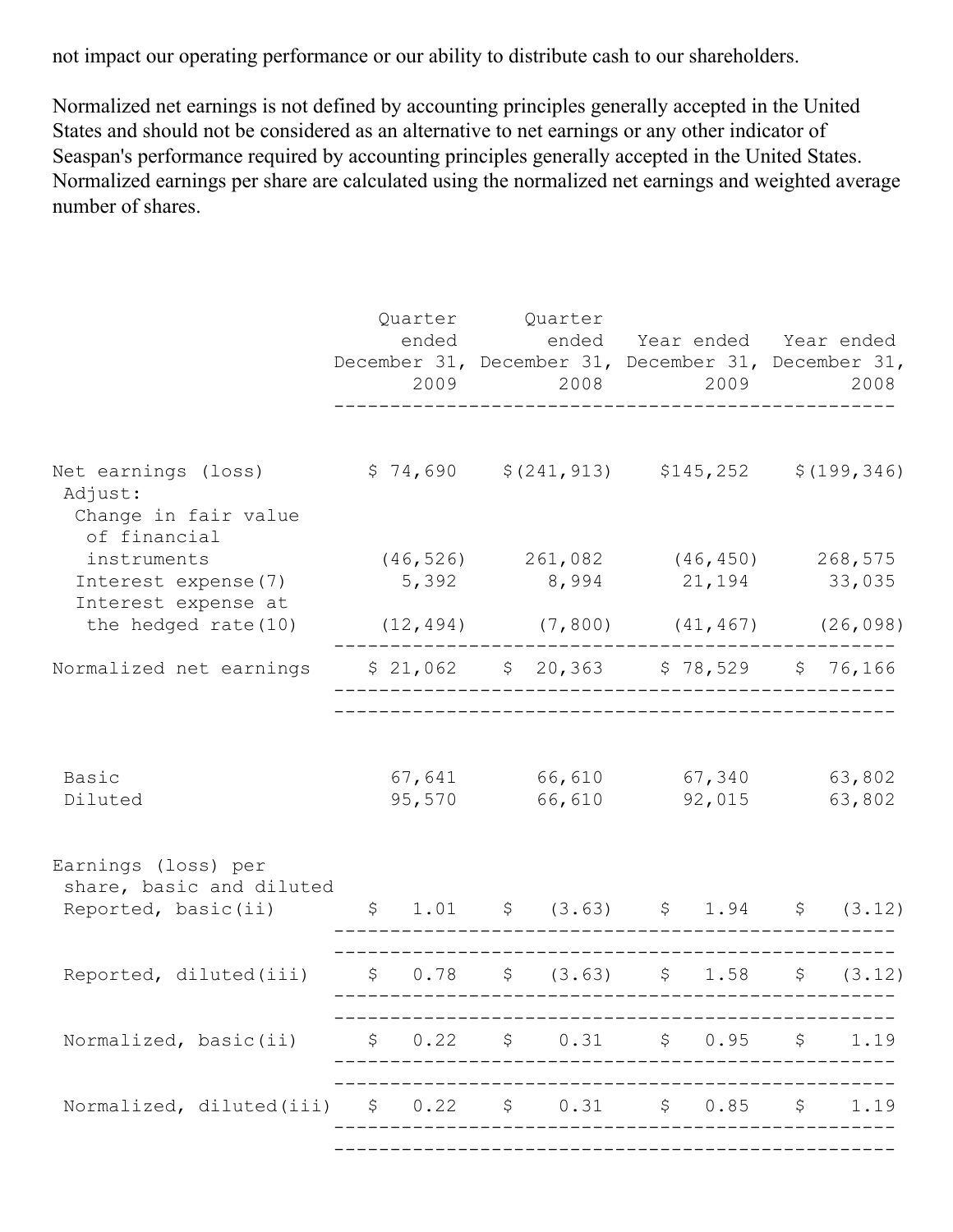- (ii) Basic earnings per share (Reported and Normalized) are calculated as net earnings (loss) or normalized net earnings, less the dividends accrued for Series A preferred shares, divided by the basic number of shares outstanding for the period. During the quarter and year ended December 31, 2009, dividends of \$6,264 and \$14,464 were accrued for Series A preferred shares, respectively.
- (iii) Diluted earnings per share (Reported and Normalized) are calculated as net earnings or normalized net earnings divided by the diluted number of shares outstanding for the period. The diluted number of shares includes the impact of the convertible Series A preferred shares. In periods where there is a net loss, the convertible Series A preferred shares are not included for the diluted number of shares as the impact of the Series A preferred shares is anti-dilutive.

#### STATEMENT REGARDING FORWARD-LOOKING STATEMENTS

This release contains certain forward-looking statements (as such term is defined in Section 21E of the Securities Exchange Act of 1934, as amended) concerning future events and our operations, performance and financial condition, including, in particular, the likelihood of our success in developing and expanding our business. Statements that are predictive in nature, that depend upon or refer to future events or conditions, or that include words such as "expects", "anticipates", "intends", "plans", "believes", "estimates", "projects", "forecasts", "will", "may", "potential", "should", and similar expressions are forward-looking statements. These forward-looking statements reflect management's current views only as of the date of this presentation and are not intended to give any assurance as to future results. As a result, you are cautioned not to rely on any forward-looking statements. Forward-looking statements appear in a number of places in this release. Although these statements are based upon assumptions we believe to be reasonable based upon available information, including operating margins, earnings, cash flow, working capital and capital expenditures, they are subject to risks and uncertainties.

These risks and uncertainties include, but are not limited to: future operating or financial results; our expectations relating to dividend payments and our ability to make such payments; pending acquisitions, business strategy and expected capital spending; operating expenses, availability of crew, number of off-hire days, dry-docking requirements and insurance costs; general market conditions and shipping market trends, including charter rates and factors affecting supply and demand; our financial condition and liquidity, including our ability to borrow funds under our credit facilities and to obtain additional financing in the future to fund capital expenditures, acquisitions and other general corporate activities; estimated future capital expenditures needed to preserve our capital base; our expectations about the availability of ships to purchase, the time that it may take to construct new ships, or the useful lives of our ships; our continued ability to enter into long-term, fixed-rate time charters with our customers; our ability to leverage to our advantage Seaspan Management Services Limited's relationships and reputation in the containership industry; changes in governmental rules and regulations or actions taken by regulatory authorities; the financial condition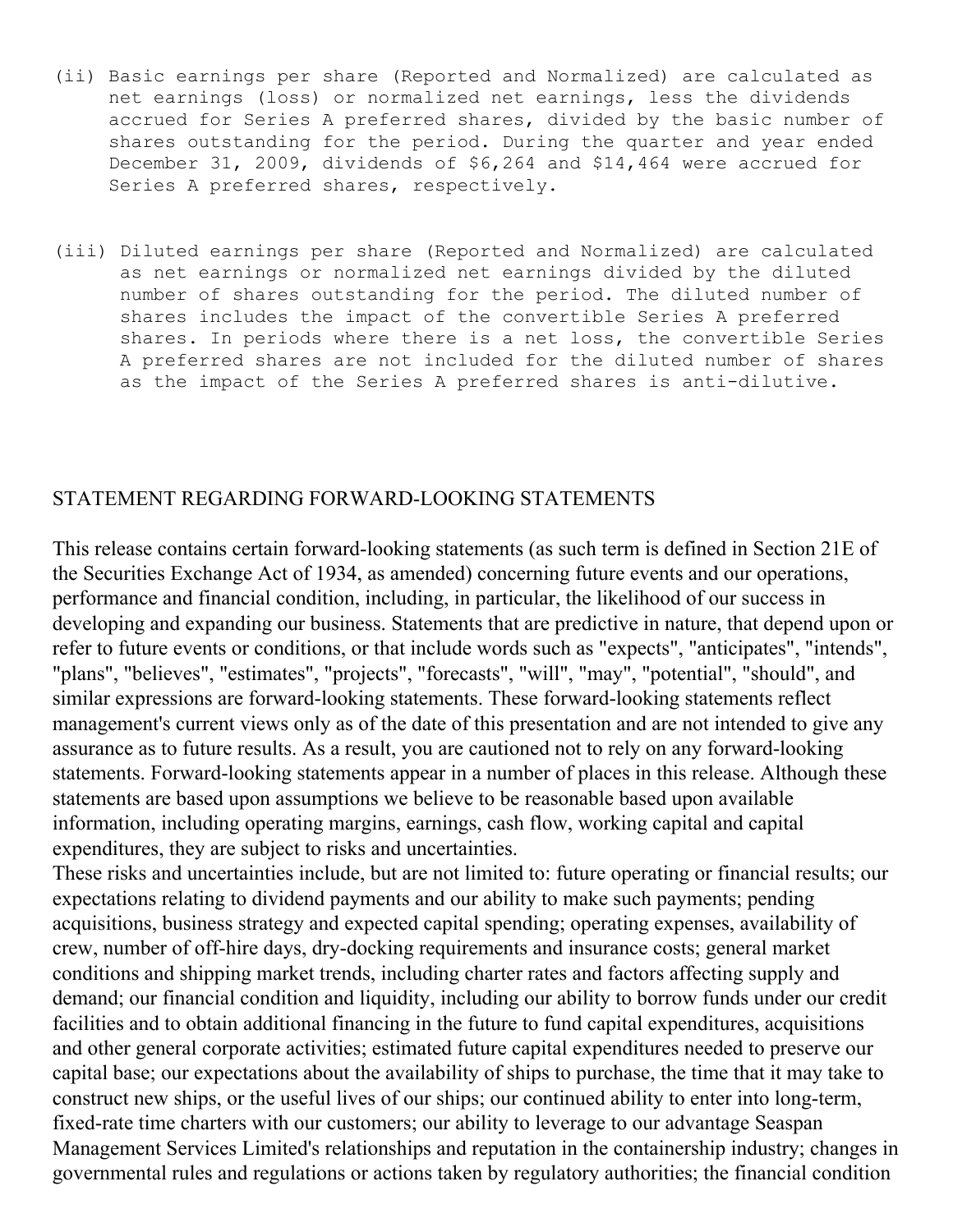of our shipyards, charterers, lenders, refund guarantors and other counterparties and their ability to perform their obligations under their agreements with us; changes in worldwide container demand; changes in trading patterns; competitive factors in the markets in which we operate; potential inability to implement our growth strategy; potential for early termination of long-term contracts and our potential inability to renew or replace long-term contracts; ability of our customers to make charter payments; potential liability from future litigation; conditions in the public equity markets; and other factors detailed from time to time in our periodic reports. We expressly disclaim any obligation to update or revise any of these forward-looking statements, whether because of future events, new information, a change in our views or expectations, or otherwise. We make no prediction or statement about the performance of our common shares.

- (1) Normalized net earnings and normalized earnings per share are non-GAAP measures that are adjusted for non-cash items such as the non-cash change in fair value of financial instruments, write-off of deferred financing fees on debt refinancing, interest expense and interest expense at the hedged rate. Please read "Reconciliation of Non-GAAP Financial Measures for the Quarter and Year Ended December 31, 2009 and 2008 - Description of Non-GAAP Financial Measures - B. Normalized Net Earnings and Normalized Earnings per Share" for a description of normalized net earnings and a reconciliation of net earnings to normalized net earnings.
- (2) Cash available for distribution is a non-GAAP measure that represents net earnings adjusted for depreciation, amortization of deferred charges, non-cash undrawn credit facility fees, write-off of deferred financing fees on debt refinancing, non-cash share-based compensation, dry-dock adjustment, non-cash interest income, change in fair value of financial instruments, interest expense, cash interest paid at the hedged rate and other items that the Company believes are not representative of its operating performance. Please read "Reconciliation of Non-GAAP Financial Measures for the Quarter and Year Ended December 31, 2009 and 2008 - Description of Non-GAAP Financial Measures - A. Cash Available for Distribution" for a description of cash available for distribution and a reconciliation of cash available for distribution to net earnings.
- (3) Other includes the impact of: 59 fewer days of unscheduled off-hire off-set by the 29 day ownership impact due to the leap year in 2008 for the 29 vessels in operation at that time.

(4) Includes charterer deductions that are not related to off-hire.

(5) The 29 day ownership impact is due to the leap year in 2008 for the 29